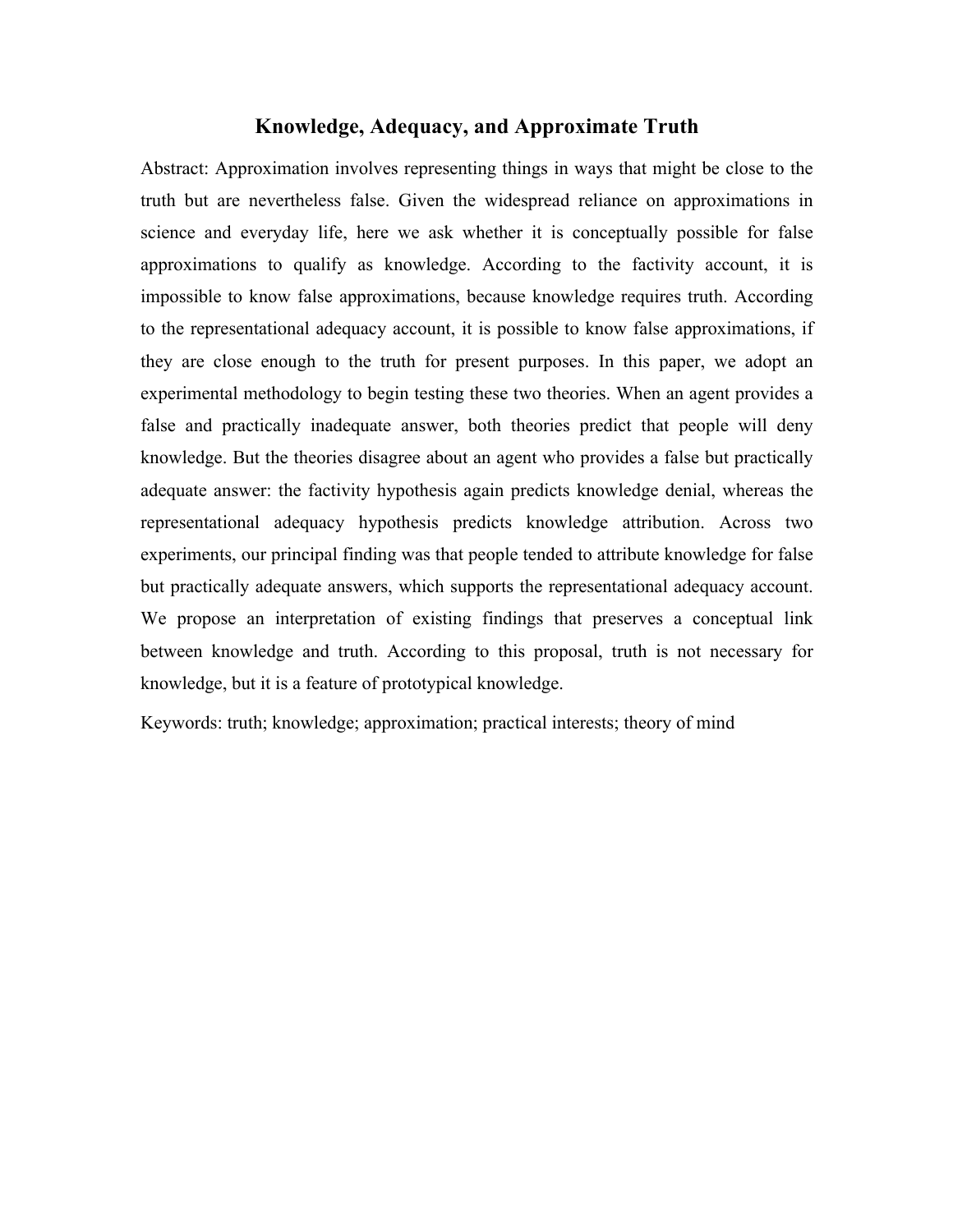*All exact science is determined by the idea of approximation.* – Bertrand Russell

# **1. Introduction**

From everyday judgments to complex policy decisions to sophisticated scholarly inquiry, human beings ubiquitously rely on approximation. We approximate what temperature the coffee is safe to drink at, or the time needed to arrive at work, for example, to avoid becoming scalded or fired. Scientists and engineers rely on approximation when computing significant figures such as the decimals of pi to calculate accurate distances, or determining tradeoffs in computer programing to build useful algorithms (Mittal 2016; NASA/JPLedu 2016). These approximations are adequate enough for different practical purposes even though they are, strictly speaking, false. The fact that we so often rely on false approximations to inform important decisions raises an important question: can they qualify as knowledge?

As reasonable as it may initially sound to count them as knowledge, a leading philosophical theory denies the possibility. According to this theory, only true things can be known — that is, knowledge is *factive* (e.g. Audi 1998; BonJour 2002; Chisholm 1989; Davidson 2001; Feldman 2003; Fumerton 2006; Greco 2010; Pritchard 2006; Sartwell 1992; Sosa 1991; Williamson 2000; Zagzebski 2009)*.* Researchers in other fields, including psychology (e.g. Starmans and Friedman 2012) and education (e.g. Sandoval, Greene, and Bråten 2016), have accepted this assumption. If knowledge requires truth but practically adequate approximations are not true, then it is not possible to know them. For example, if an engineer says that a foundation is 9910 inches long but it is actually 9902 inches, then the engineer does not know how long the foundation is. To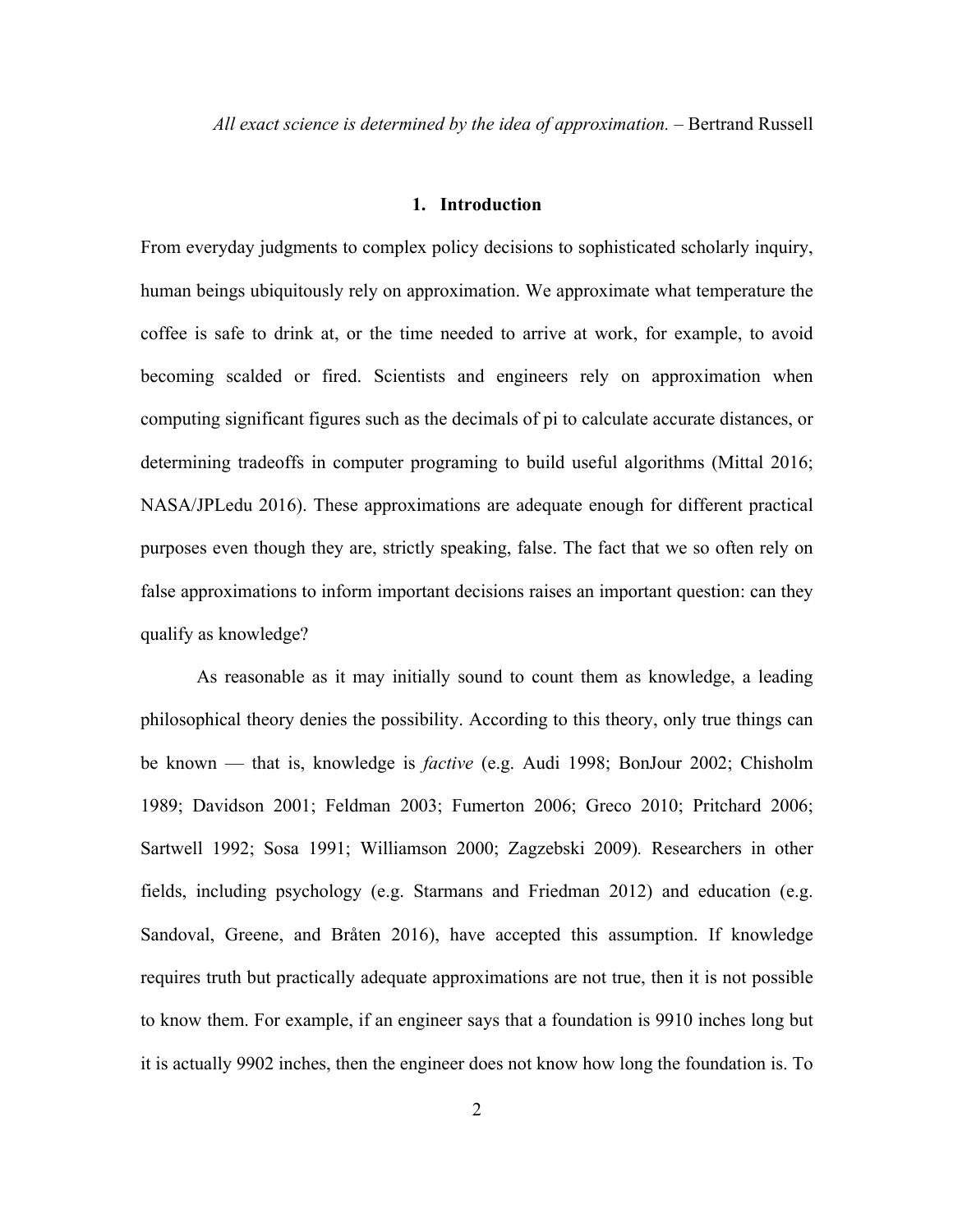the extent that we rely on such approximations, factivity threatens skepticism that potentially undermines many of things we typically take ourselves and others to know.

In support of the factivity account, several lines of research suggest strong conceptual connections between knowledge and truth in ordinary social cognition. First, studies on adult mental representation show large effects of truth on knowledge attribution (Blouw, Buckwalter, and Turri Forthcoming; Nagel, Juan, and Mar 2013; Starmans and Friedman 2012; Turri 2013b, 2016c). Though these studies do not focus on the issue of factivity directly, they include false-belief controls that represent paradigmatic ignorance. In one set of studies, for example, researchers isolated kinds of luck that are compatible and incompatible with knowledge attribution (Turri, Buckwalter, and Blouw 2015). To do this, they compared cases involving agents who luckily get a true answer to agents who get a false answer. Although sometimes people tended to attribute knowledge to the former, they strongly denied knowledge to the latter. Second, many ordinary knowledge expressions initially suggest the possibility of non-factive knowledge (Hazlett 2010). For example, someone who improbably survived a plane crash might sensibly say, "I knew I was going to die." However, linguistic analysis and experimental studies suggest that this phenomenon is actually due to other factors, especially perspective-taking (Buckwalter 2014; c.f. Turri 2011). Third, researchers have found that judgments about truth strongly predict knowledge attributions and related judgments, including evaluations of the quality of evidence and propriety of beliefs (Turri 2013a, 2016b).

While all this research is suggestive, it is limited in an important way. In particular, although the behavioral studies compared various cases of true beliefs to false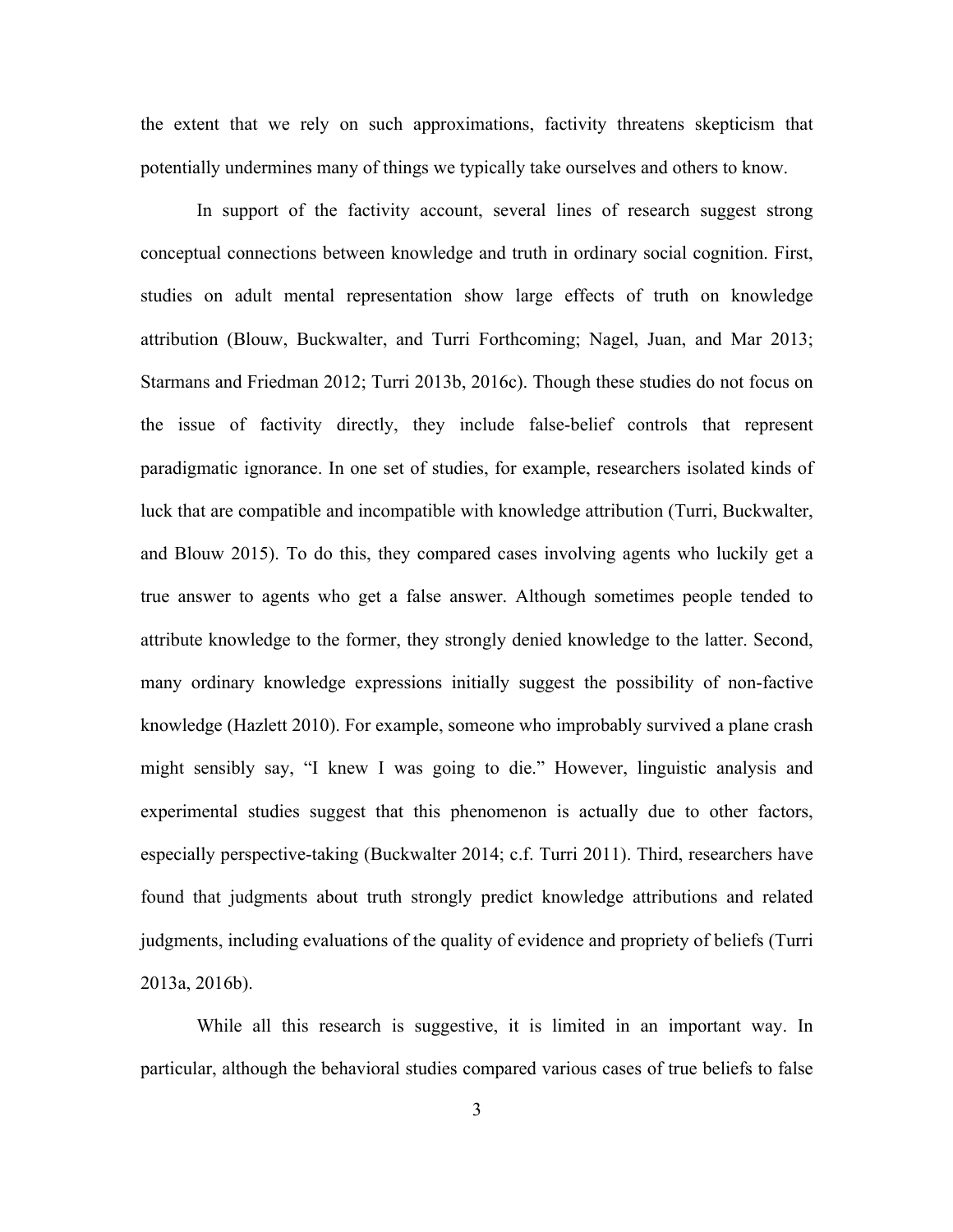beliefs, they did not compare true beliefs to *false beliefs that were approximately true*. The comparisons were always much starker than that, involving, for example, knowing that a stone is a diamond when it is real but not when it is fake (Turri, Buckwalter, and Blouw 2015: Experiment 4), or knowing the location of an object when it is present but not when it has been stolen and removed (Starmans and Friedman 2012: Experiments 1- 2). Accordingly, although existing evidence supports *some sort of* conceptual connection between knowledge and truth, it is currently unknown whether that connection takes the form of a necessary condition, such that it rules out knowledge of approximations.

Thus we are led to consider an alternative hypothesis, which is also consistent with this body of evidence: knowledge does not require *truth* but rather *representational adequacy*. According this hypothesis, representations could be false but still count as knowledge. Instead, they need only adequately represent, or *approximate*, the truth. A natural corollary to this hypothesis is that adequacy is partially determined by the purposes of agents in different practical situations. For example, it might be possible to know "the value of pi is 3.14" in a grade-school math classroom, even though it would not be known when this approximation would lead to critically inaccurate objectpositioning over vast distances, such as engineering guidance or landing systems for aircraft.

The representational adequacy account is also motivated by several theoretical and experimental developments in philosophy and cognitive science on the connection between knowledge, action, and practical interests (Fantl and McGrath 2009; Hawthorne 2004; Turri and Buckwalter 2017; Turri, Buckwalter, and Rose 2016). Specifically, this research indicates that judgments about how others *should act* ("actionability") across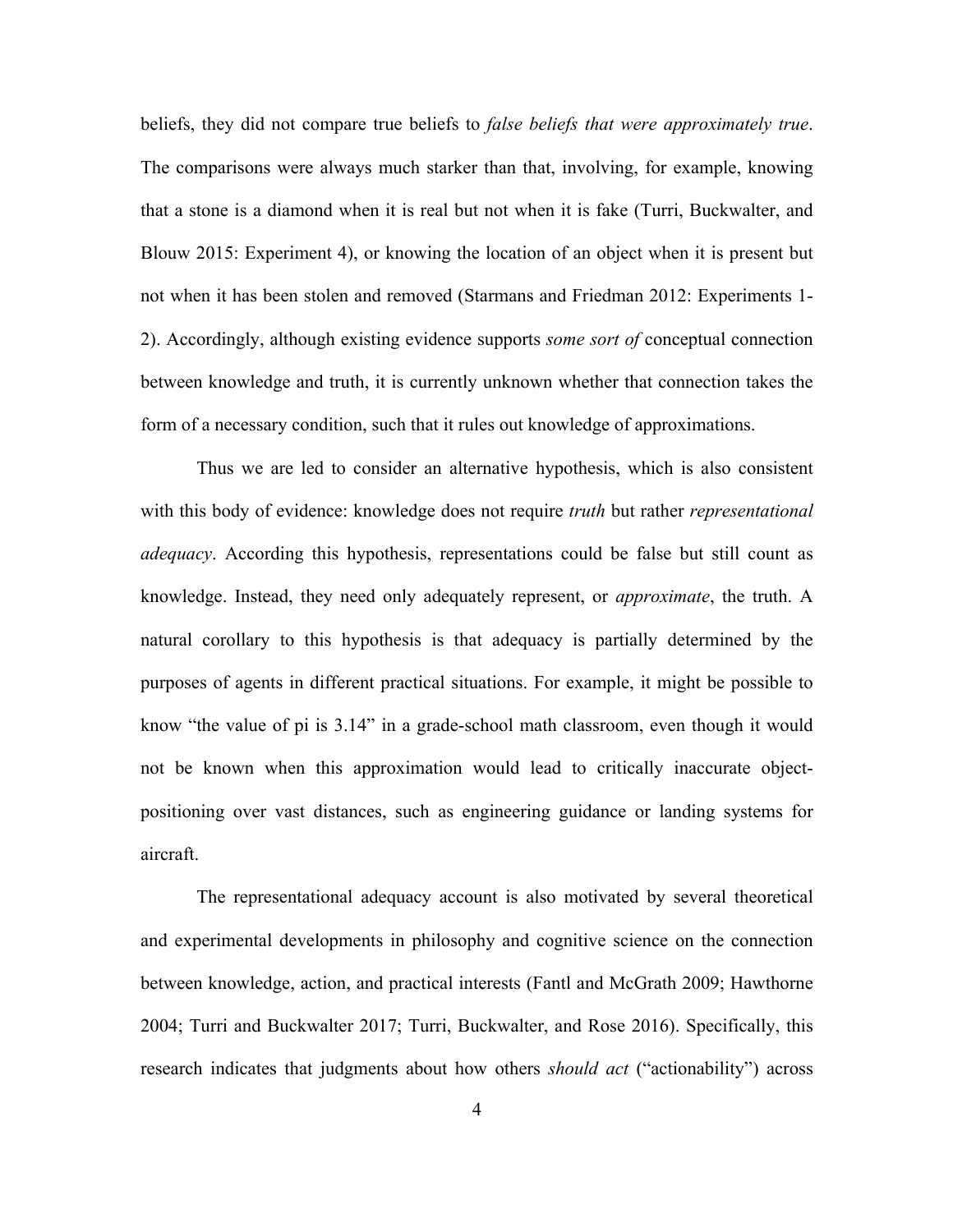different situations predict and sometimes directly cause judgments about what others *know*. In one set of studies, for example, researchers presented participants with short vignettes involving an intelligence analyst who is developing a file on a foreign operative (Turri and Buckwalter 2017: Experiment 1). Researchers found that judgments about how the analyst should act strongly predicted knowledge judgments, and that these actionability judgments were even better predictors of knowledge attribution than judgements regarding what was true about the operative were (Turri, Buckwalter, and Rose 2016). Given that actionability predicts knowledge judgments and that reliance on approximations can be a good way to facilitate action, it is a reasonable conjecture that knowledge attribution will sometimes extend to approximate truths.

This paper presents two experiments that, for the first time, begin testing between the *representational adequacy* and *factivity* hypotheses. In experiment 1, we manipulated whether an agent's answer was either false or true (truth-value), and we also manipulated whether the agent's answer was practically adequate to accomplish a salient goal (practical adequacy). Both hypotheses under consideration predict that knowledge attribution will be affected by truth value, but they disagree on the potential effects of practical adequacy. Whereas both accounts can agree that knowledge will be attributed for a true adequate answer, and that knowledge will be denied for a false inadequate answer, the accounts diverge in their predictions for a false adequate answer. The factivity account predicts that knowledge will not be attributed in such a case, whereas the representational adequacy account predicts that it will be. The results supported the representational adequacy account. Experiment 2 replicated the principal finding using a distinct probing method that ruled out an alternative explanation in terms of perspective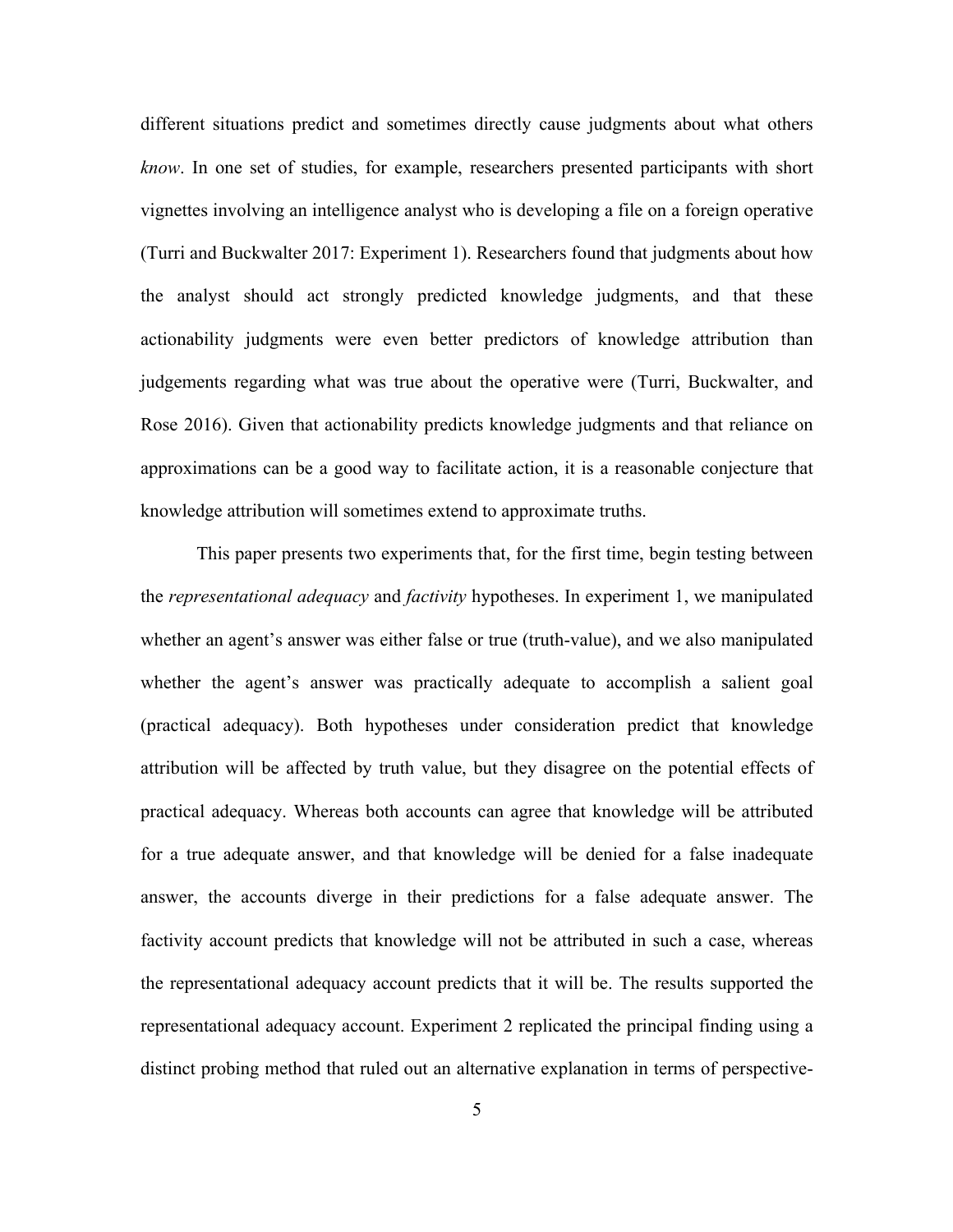taking. Overall, then, the results provide initial support for the representational adequacy hypothesis.

Before proceeding, we emphasize that we do not interpret our findings as *settling the question* in favor of the representational adequacy hypothesis, or *conclusively ruling out* the factivity hypothesis. We took care to replicate our principal finding and to address, with data, what we take to be the most plausible alternative explanation grounded in previous research on knowledge attributions. Later, in the conclusion, we will also note some limitations and open questions that future research could pursue. But no matter how many times an empirical finding is replicated or how many alternatives are ruled out, there will always be additional alternatives that might be proposed: here as elsewhere, evidence underdetermines theory (Quine 1951). Moreover, when raising questions about an assumption as widely accepted as the factivity hypothesis, it is natural and prudent to be especially cautious before leaping to strong conclusions. Accordingly, we do not view ourselves as having settled our principal research question, and while we provisionally conclude that truth is not a requirement of knowledge, our interpretation of the findings preserves a conceptual link between knowledge and truth (see the conclusion). Instead, our principal accomplishment here is arguably to have clearly identified, based on gaps in existing evidence, an important and previously unaddressed question. Pursuant to that, we view our principal finding as a thought-provoking invitation to others to help think through this set of unresolved issues.

## **2. Experiment 1**

# *2.1.Method*

6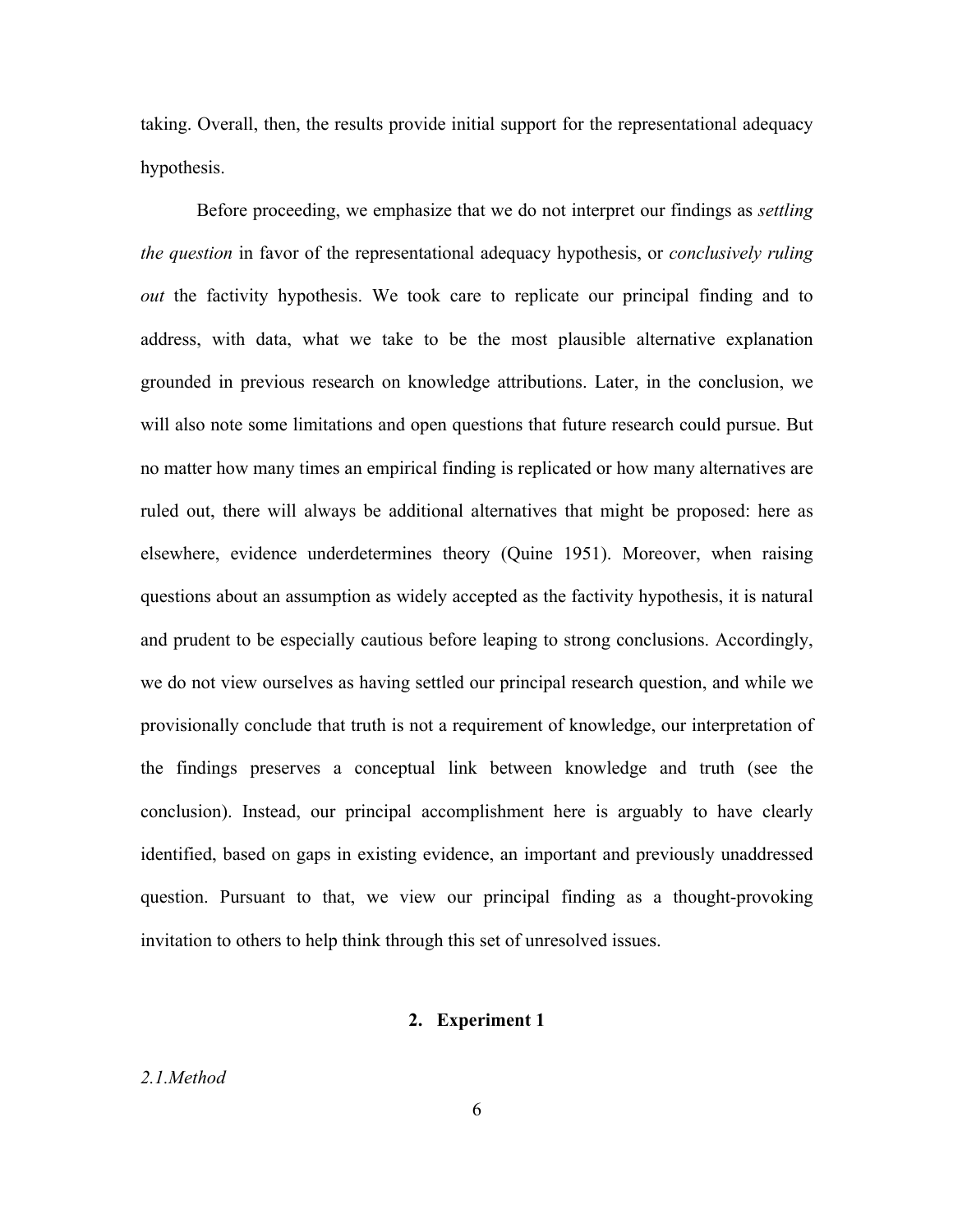#### *2.1.1. Participants*

Eight hundred twenty-nine participants were tested (aged  $19-73$  years, mean age = 36 years; 332 female; 94% reporting English as a native language). Participants were U.S. residents, recruited and tested online using Amazon Mechanical Turk and Qualtrics, and compensated \$0.30 for approximately 2 minutes of their time. We chose this recruitment method on the grounds that there is reason to believe that MTurk subjects are more attentive than traditional subject pool participants are (Hauser and Schwarz 2016) and because it has been used extensively in prior work investigating both knowledge representation generally (e.g. Starmans and Friedman 2012; Turri, Buckwalter, and Blouw 2015; Turri, Friedman, and Keefner 2017; Turri and Park 2018), and the factivity of knowledge specifically (e.g. Buckwalter 2014; Turri 2018). Repeat participation was prevented within and across experiments. After testing, participants completed a brief demographic questionnaire. The same recruitment and compensation procedures were used for all experiments reported in this paper.

#### *2.1.2. Materials and procedure*

Participants were assigned to one of twenty conditions in a 2 (truth-value: true, false) x 2 (adequacy: strict, lenient) x 5 (scenario: war, caribou, ticket, vision, foundation) design. The truth-value factor manipulated whether the answer the protagonist gave in the story was true or false. The adequacy factor manipulated whether a practically successful answer required strict true (strict) or provided a margin of error (lenient). The scenario factor manipulated what question the agent was considering, and other features of her situation. We included this factor to support generalization of the results beyond the specific stimuli studied here (Clark 1973; Baayen, Davidson and Bates 2008; Judd,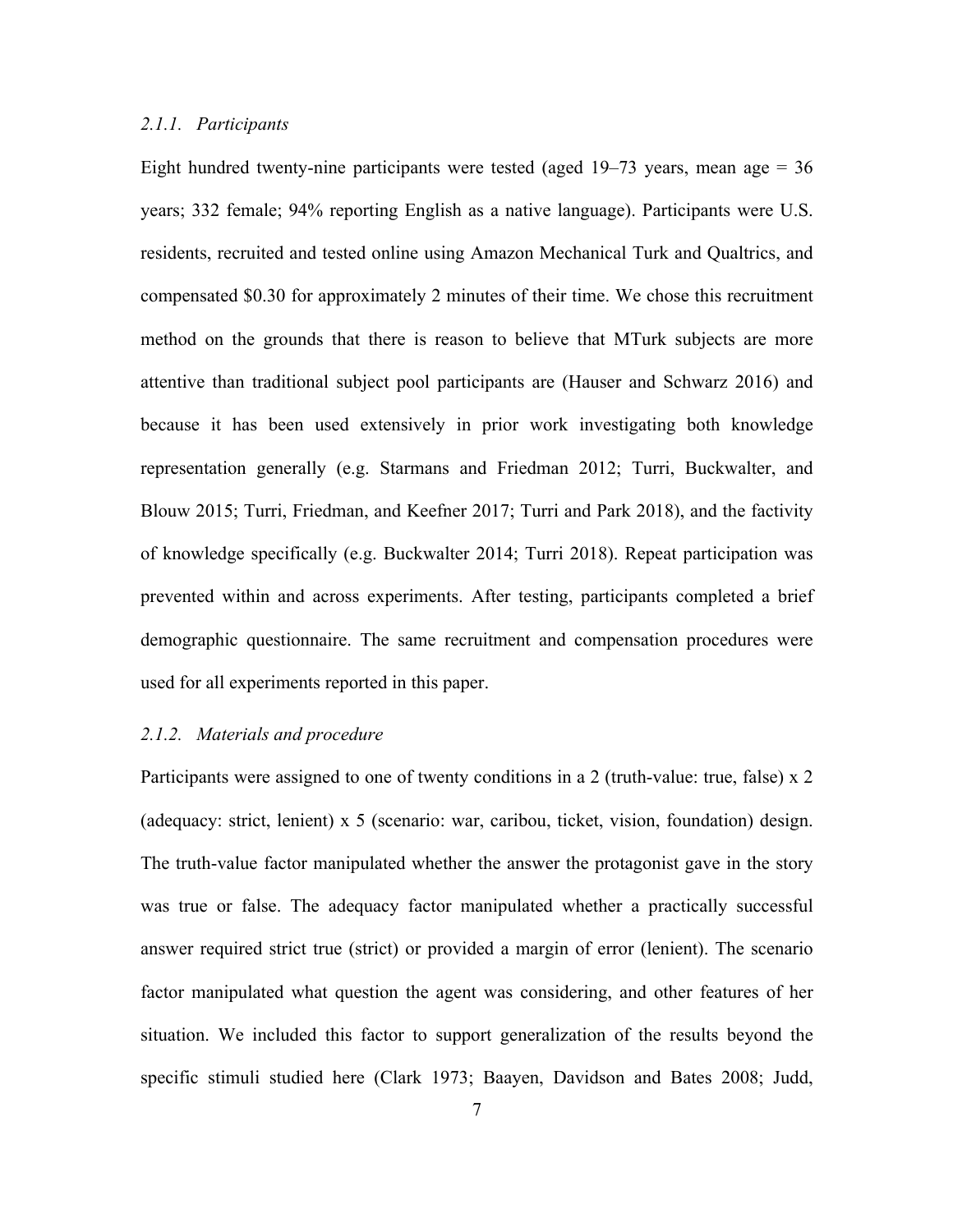Westfall and Kenny 2012). All stimuli used in this study are included in a supplemental file. To give readers a sense of the materials, we include one scenario and the test statements here, with the truth-value and adequacy manipulations shown in brackets:

Drew is a civil engineer designing a structure. To fit, he must use the length of an existing foundation, to [the exact inch/within 10 inches] of its total length. After thinking carefully, Drew uses [9905/9910] inches. The actual length of the foundation was 9910 inches.

Participants then evaluated the following four test items:

- 1. What was the actual length of the foundation? (comprehension)
- 2. The length Drew used was technically false. (truth, reverse coded)
- 3. The length Drew used was adequate enough to fit. (adequacy)
- 4. Drew knows the length of the foundation. (knows)

Responses to the comprehension item were collected using randomly rotated fixed choices. Responses to truth, adequacy, and knows items were collected on a standard 7 point Likert scale, 1 ("strongly disagree") – 7 ("strongly agree"), left-to-right on the participant's screen.

### *2.2.Results*

Twenty-three participants failed the comprehension question and were excluded from the analysis. No other exclusions occurred. For the purposes of analysis, scores on the truth item were reverse-coded so that higher scores indicated higher truth judgments.

We conducted a linear mixed effects analysis on the knows item. We included as fixed effects truth-value, standard, an interaction of truth-value and standard, participant sex, participant age, and reported political preference. We included a random intercept for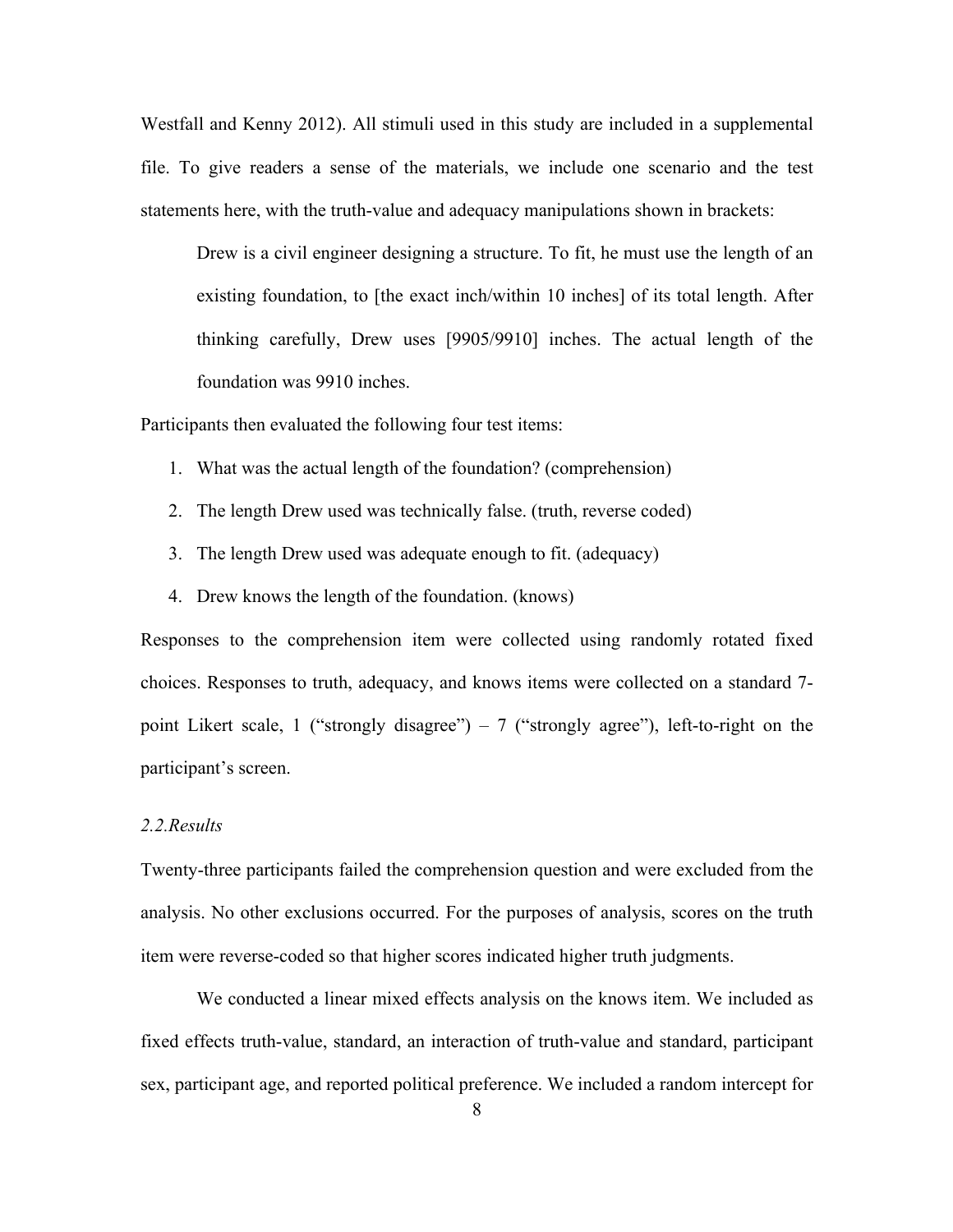scenario and random slopes with respect to truth-value and standard. Regarding the random effects, the random intercept for scenario and the random slope with respect to standard were insignificant, but the random slope with respect to truth-value was significant (see Table 1). The significant random slope occurred because in the war scenario, the agent's answer being false depressed knowledge attributions more than for the other scenarios (see Figure 1). Regarding the fixed effects, biological sex, age, and political ideology were insignificant (see Table 2). There was a main effect of truth. There was no main effect of standard, but it entered into a significant interaction with truth-value.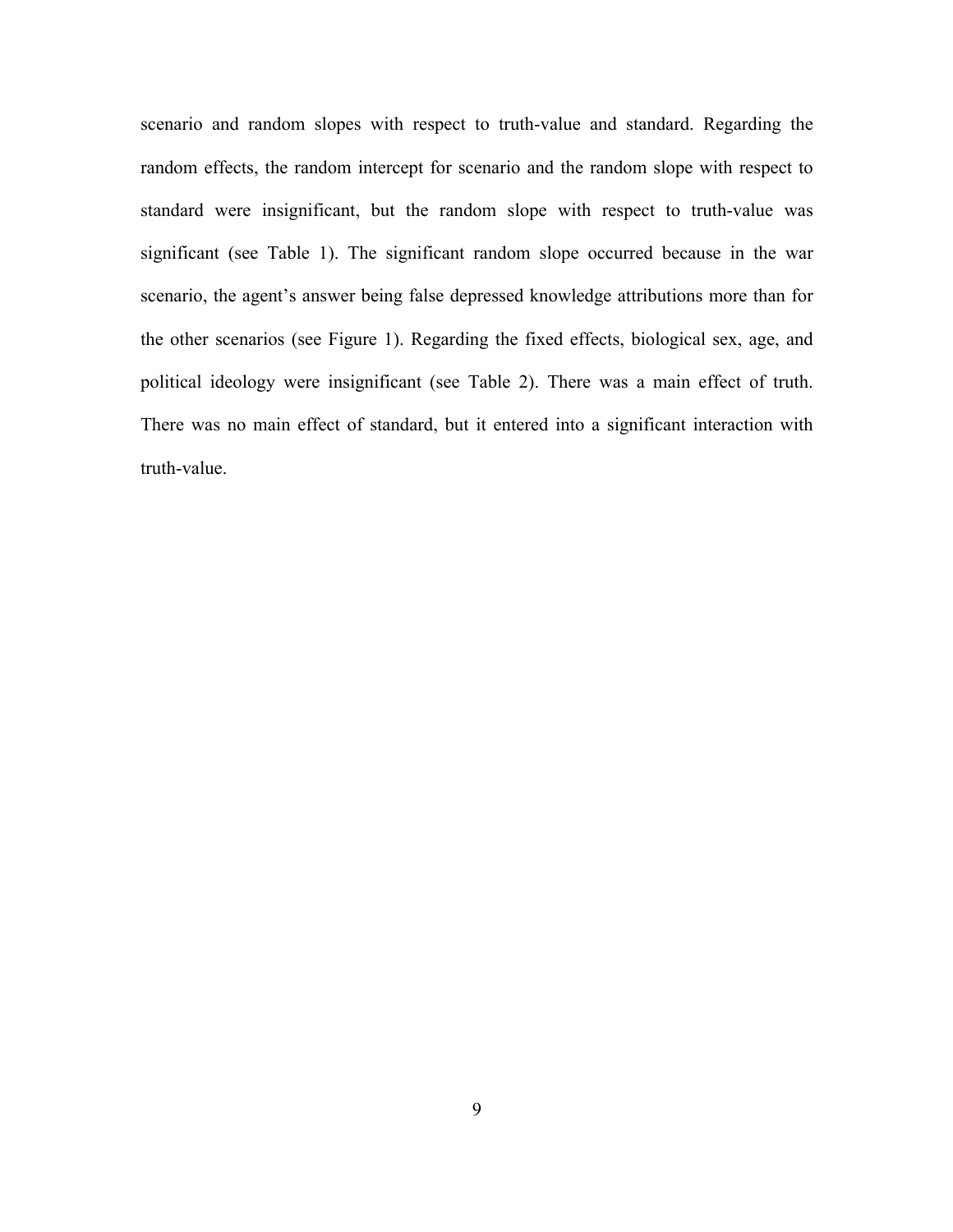

**Figure 1**. Experiment 1. Mean response to test statements concerning whether an answer was adequate, known, and truth (shown reverse coded). Scales ran  $1 (SD) - 7 (SA)$ . Panel A shows means broken down by truth-value (false, true), standard (lenient, exact), and scenario (five variants). Panel B shows the same data collapsed across scenario, which was not of independent theoretical interest.

| term                   | log. lik.  | AIC     | <b>LRT</b>  | df            |             |
|------------------------|------------|---------|-------------|---------------|-------------|
| Scenario               | $-1469.56$ | 2977.12 | $\leq .001$ |               | > 999       |
| Truth-value   Scenario | $-1485.22$ | 3004.44 | 31.323      | $\mathcal{E}$ | $\leq .001$ |
| Standard   Scenario    | $-1471.30$ | 2976.61 | 3.489       |               | .322        |

**Table 1**. Experiment 1. Likelihood ratio tests for the random effects in the linear mixed analysis.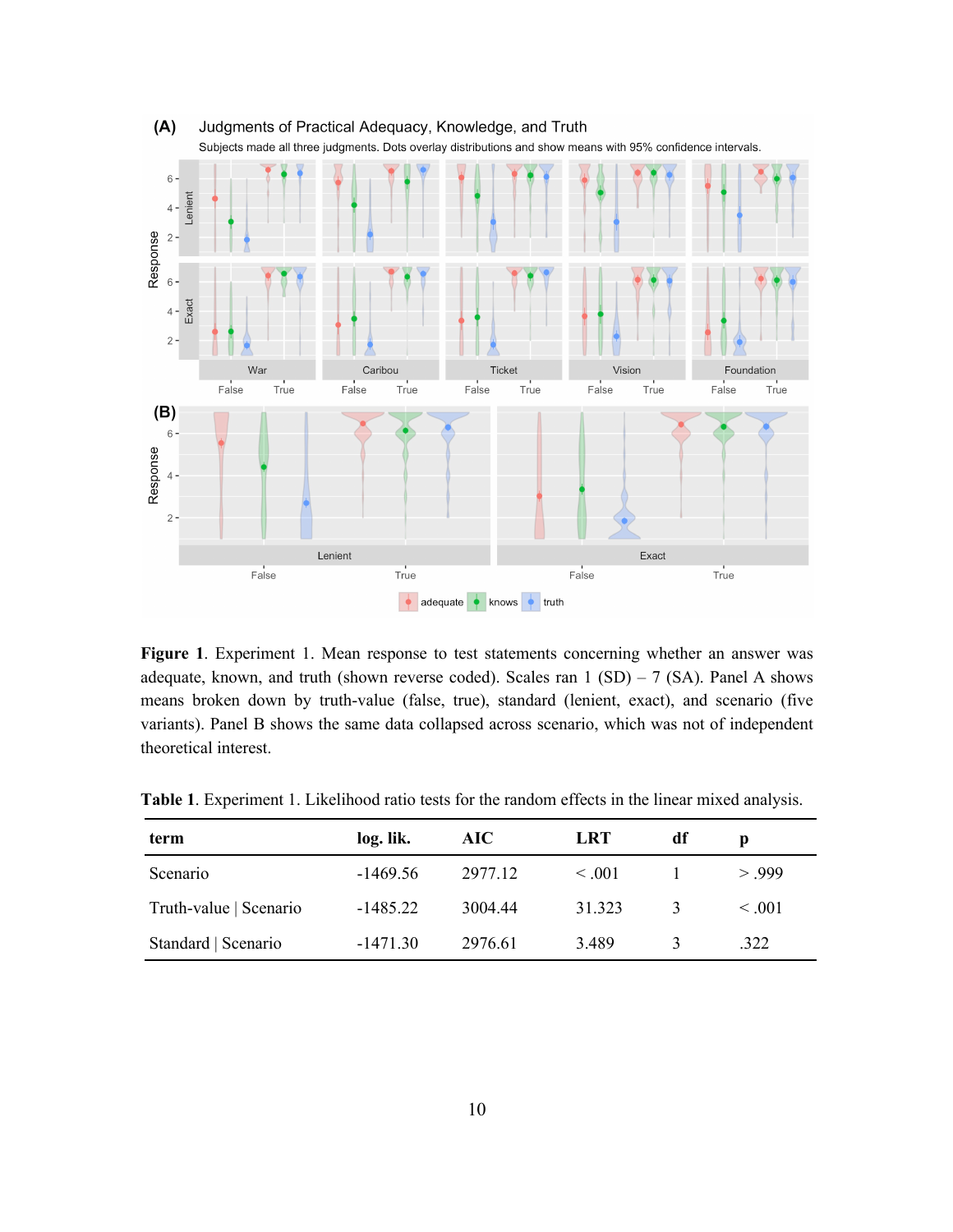| term                 | sum squares | df1 | df2     | F      | p       |
|----------------------|-------------|-----|---------|--------|---------|
| Truth-value          | 104.328     |     | 4.028   | 48.676 | .002    |
| Standard             | 14.797      | 1   | 4.092   | 6.904  | .057    |
| sex                  | 2.952       |     | 786.844 | 1.377  | .241    |
| age                  | 0.909       |     | 787.688 | 0.424  | .515    |
| politics             | 9.203       | 6   | 787.181 | 0.716  | .637    |
| Truth-value*Standard | 76.430      |     | 786.168 | 35.660 | < 0.001 |

**Table 2**. Experiment 1. F tests for the fixed effects in the linear mixed analysis.

Follow-up independent samples t-tests revealed that the truth-value/standard interaction occurred because knowledge attribution did not differ between true lenient (M  $= 6.14$ , SD = 1.20) and exact lenient (M = 6.32, SD = 1.10) conditions, t(401) = -1.58, p  $=$  .11, but it was significantly higher in false lenient conditions (M = 4.41, SD = 1.82) than in false exact conditions (M = 3.35, SD = 1.82), t(396) = 5.79, p < .001, d = 0.58. Mean knowledge attribution was significantly above the neutral midpoint  $(= 4)$  in false lenient conditions,  $t(202) = 3.20$ ,  $p = .001$ ,  $d = 0.22$ , whereas it was significantly below the midpoint in false exact conditions,  $t(195) = -4.97$ ,  $p < .001$ ,  $d = 0.36$ . This same pattern was also reflected in median knowledge attribution, which was "slightly agree" (= 5) in false lenient conditions and "slightly disagree"  $(= 3)$  in false exact conditions.

The preceding analyses provide evidence that the independent variables affected knowledge attributions in the way predicted by the representational adequacy account.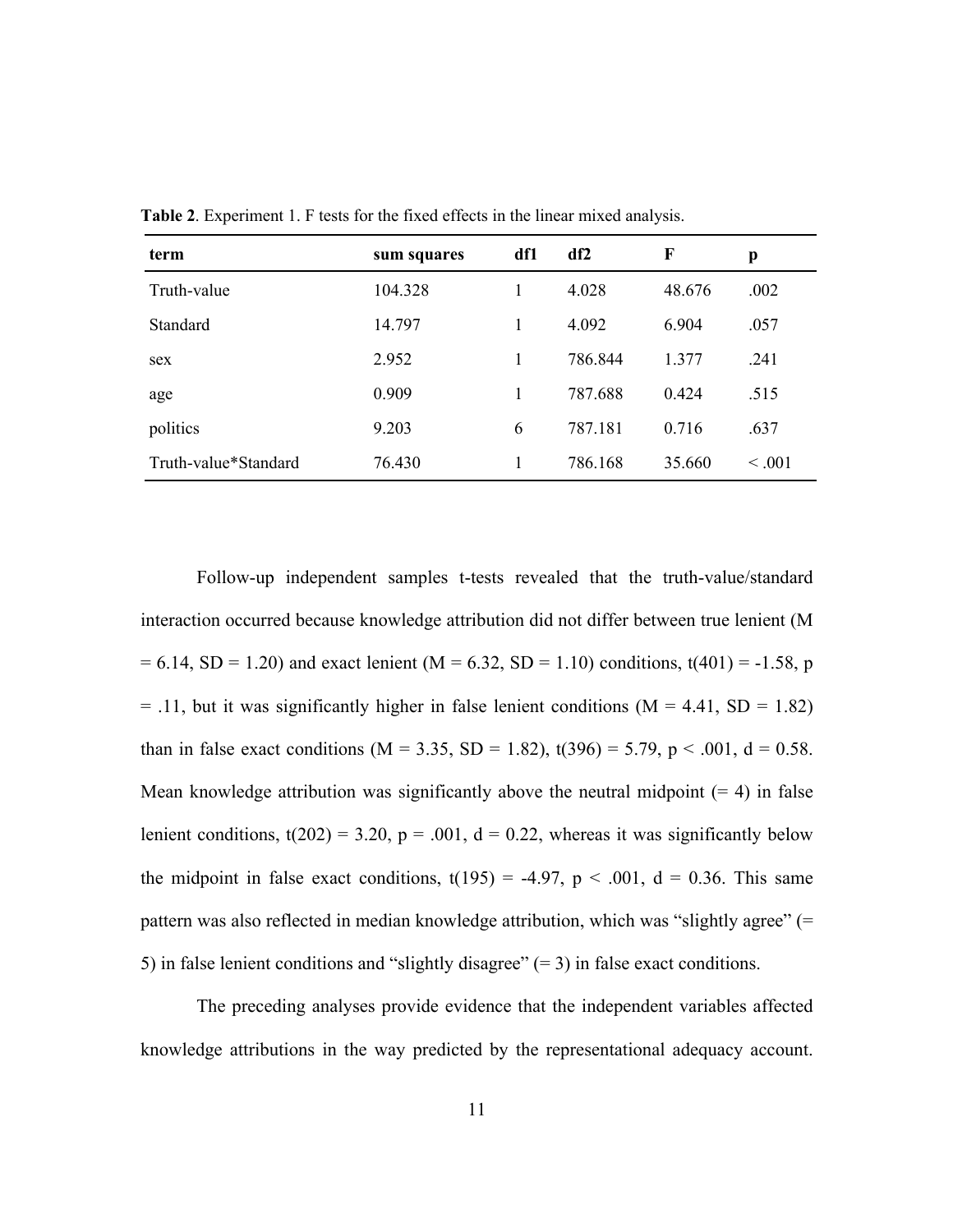However, that prediction was based on assumptions about how specific manipulations would affect participants' interpretation of the case. In particular, it assumes that the truth-value manipulation affects how participants judge the relevant propositions truthvalue, and that the standard manipulation affects how participants judge the practical adequacy of the agent's answer. Although these assumptions are reasonable, questioning them can also be reasonable. Accordingly, rather than rely solely on our interpretation of the independent variables, we conducted a multiple linear regression analysis to predict knowledge attributions based on participants' own judgments about truth-value and practical adequacy.

The model included response to the truth and adequacy items and assignment to scenario condition as predictors, and it included response to the knows item as outcome. The regression model was significant and explained 59% of the variance in knowledge attributions (see Table 3). Participant response to the truth and adequacy items each made a unique, statistically significant contribution, and the magnitude of their contributions was comparable (β values of .344 for truth and .386 for adequacy). Scenario was also significantly predictive.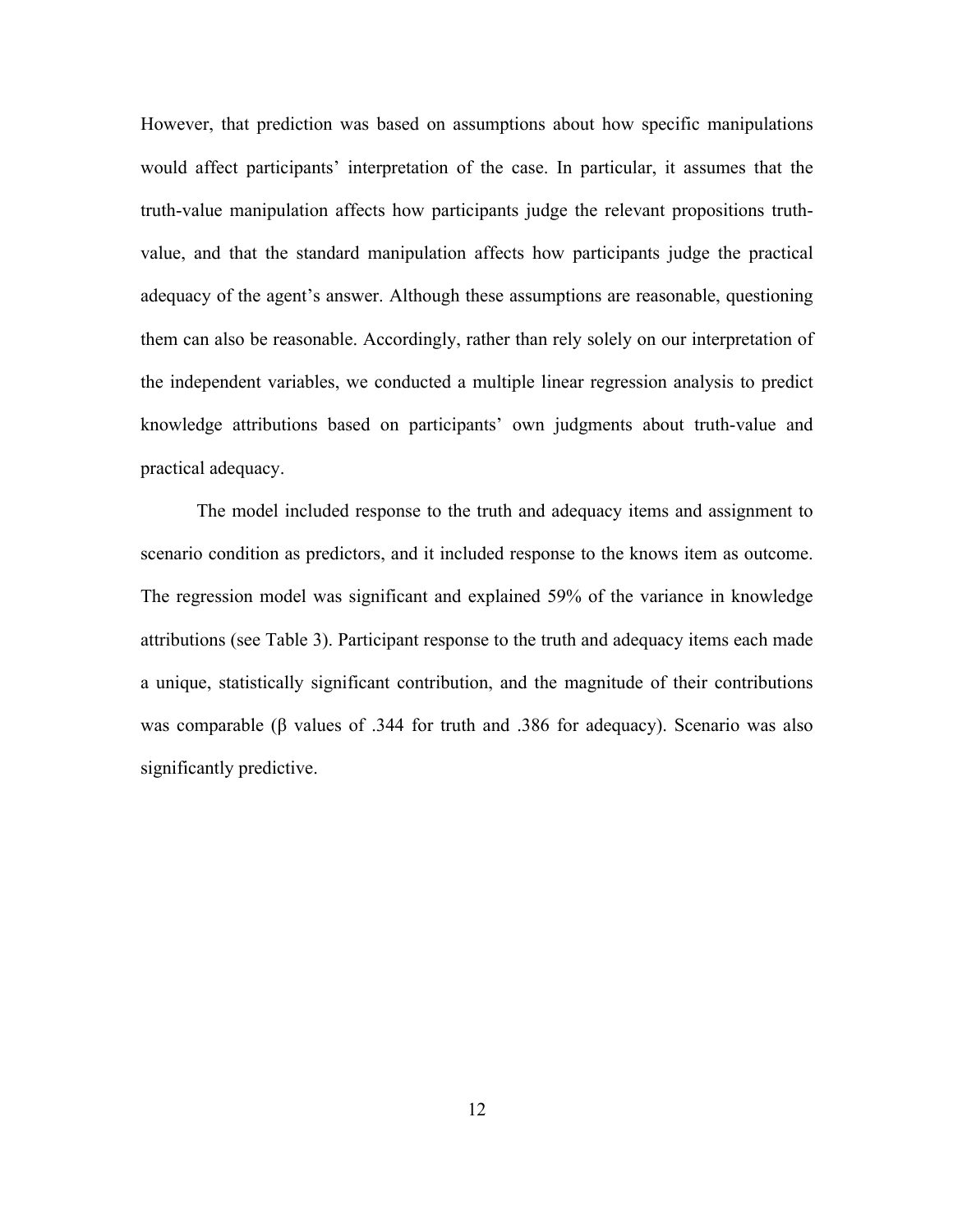| model   | term       | estimate | std. error | $\mathbf t$ | $\boldsymbol{\mathrm{p}}$ |
|---------|------------|----------|------------|-------------|---------------------------|
| Full    | Intercept  | 1.284    | 0.147      | 8.744       | < .001                    |
|         | truth      | 0.344    | 0.024      | 14.240      | < .001                    |
|         | adequate   | 0.386    | 0.029      | 13.158      | < 0.001                   |
|         | Scenario   |          |            |             |                           |
|         | Caribou    | 0.077    | 0.137      | 0.564       | .573                      |
|         | Ticket     | 0.317    | 0.139      | 2.279       | .023                      |
|         | Vision     | 0.414    | 0.140      | 2.945       | .003                      |
|         | Foundation | 0.348    | 0.139      | 2.509       | .012                      |
| Reduced | Intercept  | 1.486    | 0.126      | 11.767      | < 0.001                   |
|         | truth      | 0.346    | 0.024      | 14.284      | < .001                    |
|         | adequate   | 0.388    | 0.029      | 13.237      | < 0.001                   |

**Table 3**. Experiment 1. Multiple linear regression analyses predicting knowledge attributions.

*Note*. Full model:  $F(6, 799) = 192.30, p < .001, R^2 = .591$ . Reference class for scenario: war. Reduced model:  $F(2, 803) = 563.50$ ,  $p < .001$ ,  $R^2 = .584$ 

We included scenario because it was significant in the mixed effects model (reported above). However, it was not of independent theoretical interest, so we ran another multiple regression model without it, which included only participant response to the truth and adequate items as predictors. The difference between the full model (including scenario) and this reduced model (omitting scenario) was statistically significant,  $F(4) = 3.39$ ,  $p = .009$ . But a comparison of the  $R<sup>2</sup>$  values revealed that the difference was very small: the full model explained 59.1% of the variance in knowledge attribution, whereas the reduced model explained 58.4% (see Table 3). Responses to the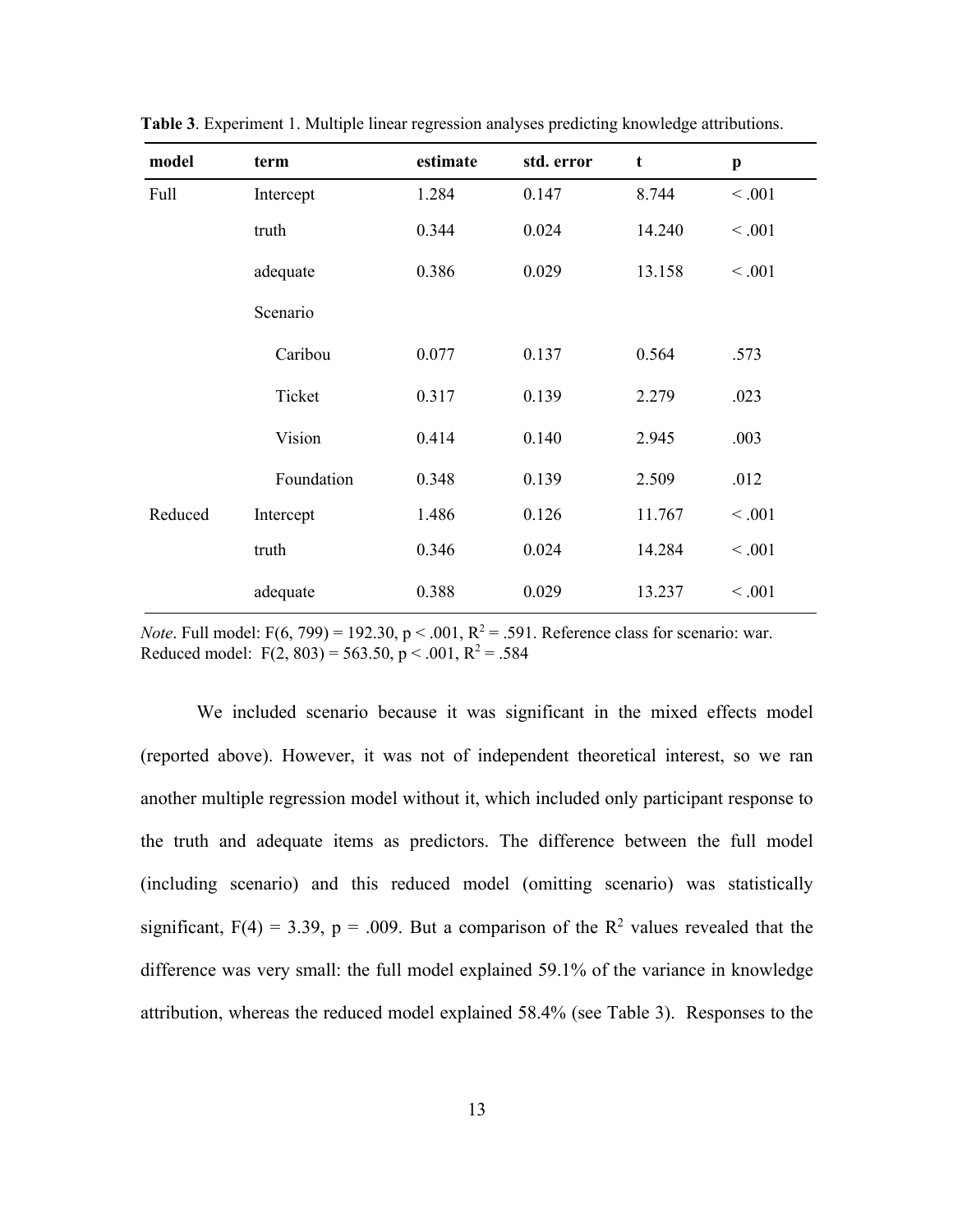truth and adequacy items were again both significant and roughly comparable in their magnitude (β values of .346 for truth and .388 for adequacy).

#### *2.3.Discussion*

The results indicate that truth evaluations have a strong effect on knowledge attributions. Knowledge attribution was much higher when a proposition was true than when it was false. The results also indicate that evaluations of practical adequacy can have a comparable effect on knowledge attributions. When an agent's answer was false, knowledge attribution was much higher if the answer was practically adequate rather than practically inadequate. When a false answer was practically inadequate, participants tended to deny knowledge, but when it was practically adequate, they tended to attribute knowledge. Even though the central tendency was to attribute knowledge for a practically adequate *false* answer, knowledge attribution was still significantly higher for a practically adequate *true* answer. Overall, then, the results suggest that although truth is not viewed as a requirement of knowledge, thereby supporting the representational adequacy account, truth probably is a feature of paradigmatic knowledge, thereby potentially revealing a kernel of truth in the factivity account.

### **3. Experiment 2**

Experiment 1 measured knowledge attribution by measuring agreement or disagreement with a single knowledge statement. However, prior research suggests that some knowledge attributions concerning false representations should not be interpreted literally but rather as indicating how things seem from the agent's perspective (Buckwalter 2014). In other words, sometimes participants use a knowledge statement in order to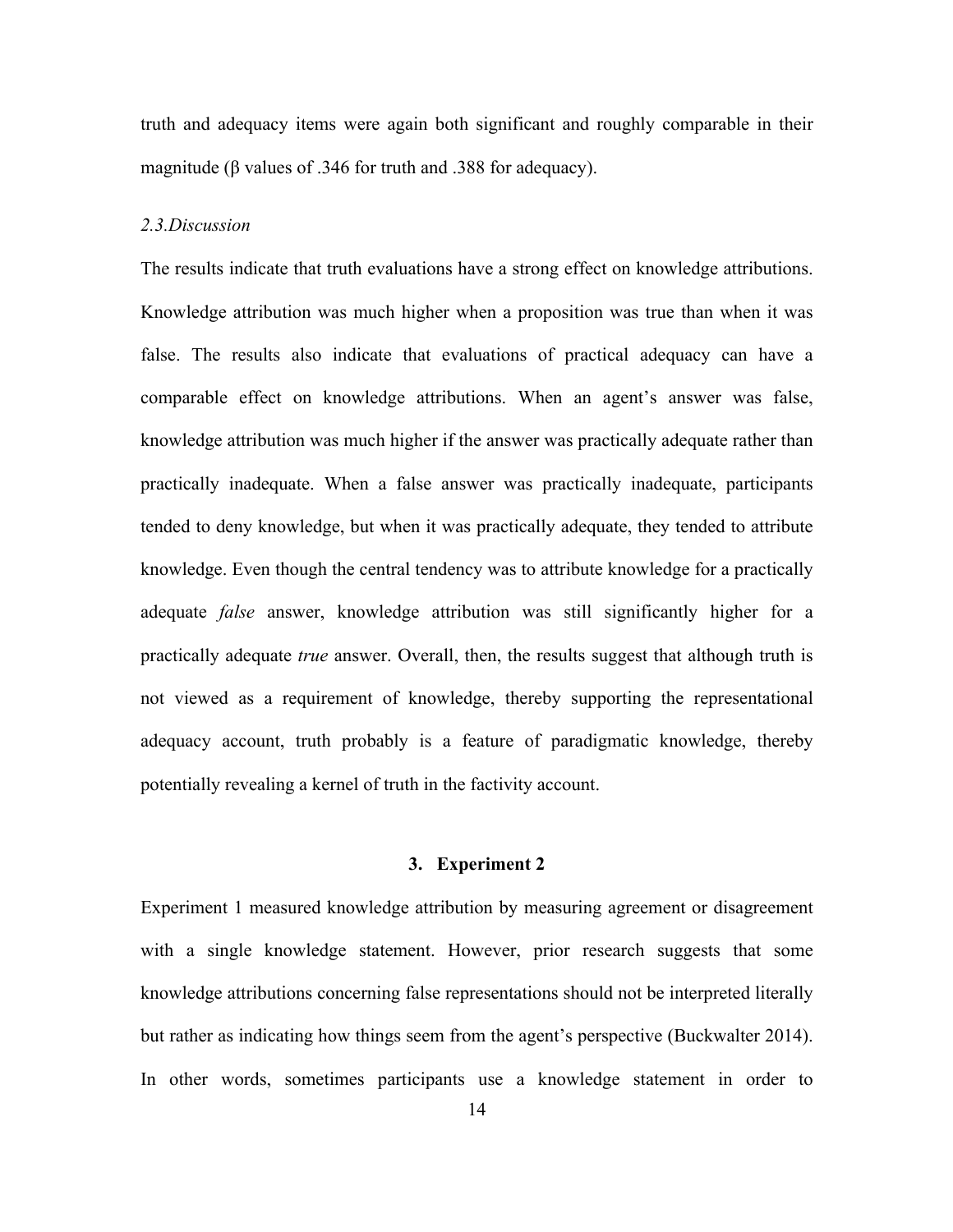perspective-take, effectively substituting one task for another. This raises the possibility that when participants in experiment 1 attributed knowledge of false approximations, this should be interpreted as perspective-taking: from the agent's perspective, it seemed like he knew. The present experiment was designed to evaluate this possibility by using a different probe that disentangles perspective-taking from knowledge attribution.

#### *3.1.Method*

#### *3.1.1. Participants*

Four-hundred and five new participants were tested (aged 18-73 years, mean age = 34 years; 187 female; 97% reporting English as a native language).

# *3.1.2. Materials and procedure*

Participants were assigned to one of four conditions in a 2 (truth-value: true, false) x 2 (adequacy: strict, lenient) between-subjects design. Because we switched from a 7-point scaled measure to a dichotomous measure (see below), we increased the sample size to 100 participants per condition to ensure adequate power. The scenarios were taken verbatim from the ticket condition in Experiment 1. After reading a scenario, all participants were presented with a single test item designed to disentangle literal knowledge attribution from perspective taking (for a related procedure, see Buckwalter 2014; for precedents and discussion, see Rose et al. 2019; Starmans and Friedman 2012; Turri 2014; Weinberg, Nichols, and Stich 2001). Critically, the response options do not force participants to nominally attribute knowledge as a substitute for acknowledging the agent's perspective.

1. Drew the cost of the ticket. (knowledge)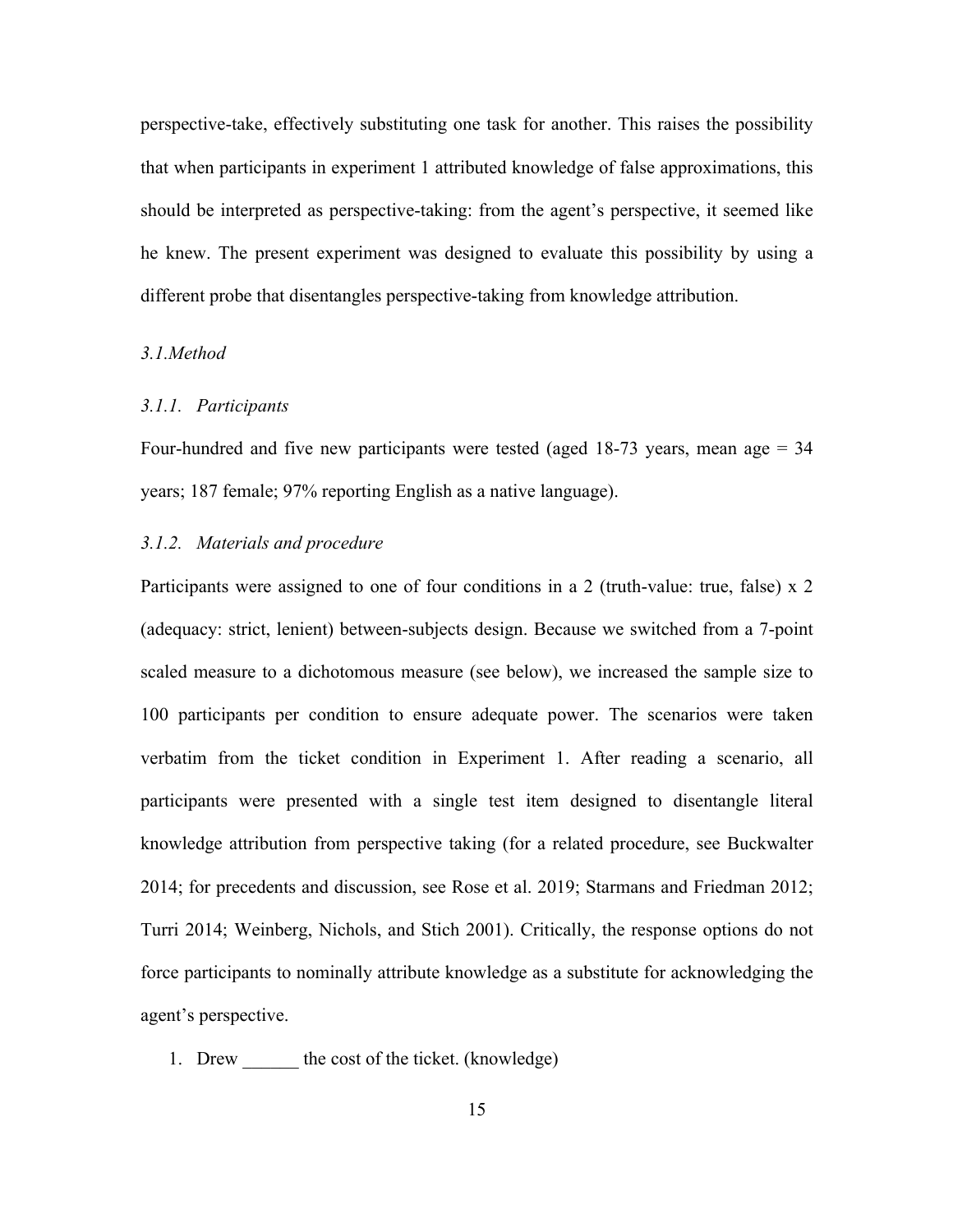To complete this item, participants could select only one of the following two options: "knows" or "only thinks he knows". These answer choices were randomly rotated and presented below the test item while the story remained on top of the screen. After completing this item, participants were taken to a new screen and completed a short demographic questionnaire.

#### *3.2.Results*

A binary logistic regression revealed that both main effects and an interaction effect between adequacy and truth predicted response to the knowledge test item (see Table 16).

Table 4. Experiment 2. Logistic regression predicting responses to the Projection item. The full model was statistically significant,  $X^2$  (3,  $N = 405$ ) = 95.74, *p* < .001, and explained between 21% and 30% variance in response to the test item

| Predictor | B       | SЕ   | Wald  | df | D      | <b>Odds Ratio</b> | 95% CI      |
|-----------|---------|------|-------|----|--------|-------------------|-------------|
| Truth     | 2.85    | 0.39 | 52.47 | L  | < 0.01 | 17.27             | 7.99, 37.34 |
| Adequacy  | 1.13    | 0.29 | 14.68 |    | < 0.01 | 3.08              | 1.73, 5.47  |
| $T^*A$    | $-1.44$ | 0.53 | 7.29  |    | .007   | 0.24              | 0.08, 0.67  |
| Constant  | $-0.62$ | 0.21 | 8.72  |    | .003   | 0.54              |             |

The "knows" response was selected at rates exceeding chance in the true strict and true lenient conditions (90/87%: binomial tests,  $p_s < .001$ , test proportions = .50). Most importantly, the "knows" response was also selected at rates exceeding chance in the false lenient condition (62%: binomial test,  $p < .001$ , test proportion = .50). This significantly differed from response in the strict false condition,  $X^2$  (1, N = 201) = 15.07,  $p < .001$ , Cramer's V = .274, in which "only thinks he knows" was selected at rates exceeding chance (65%: binomial test,  $p < .001$ , test proportion = .50).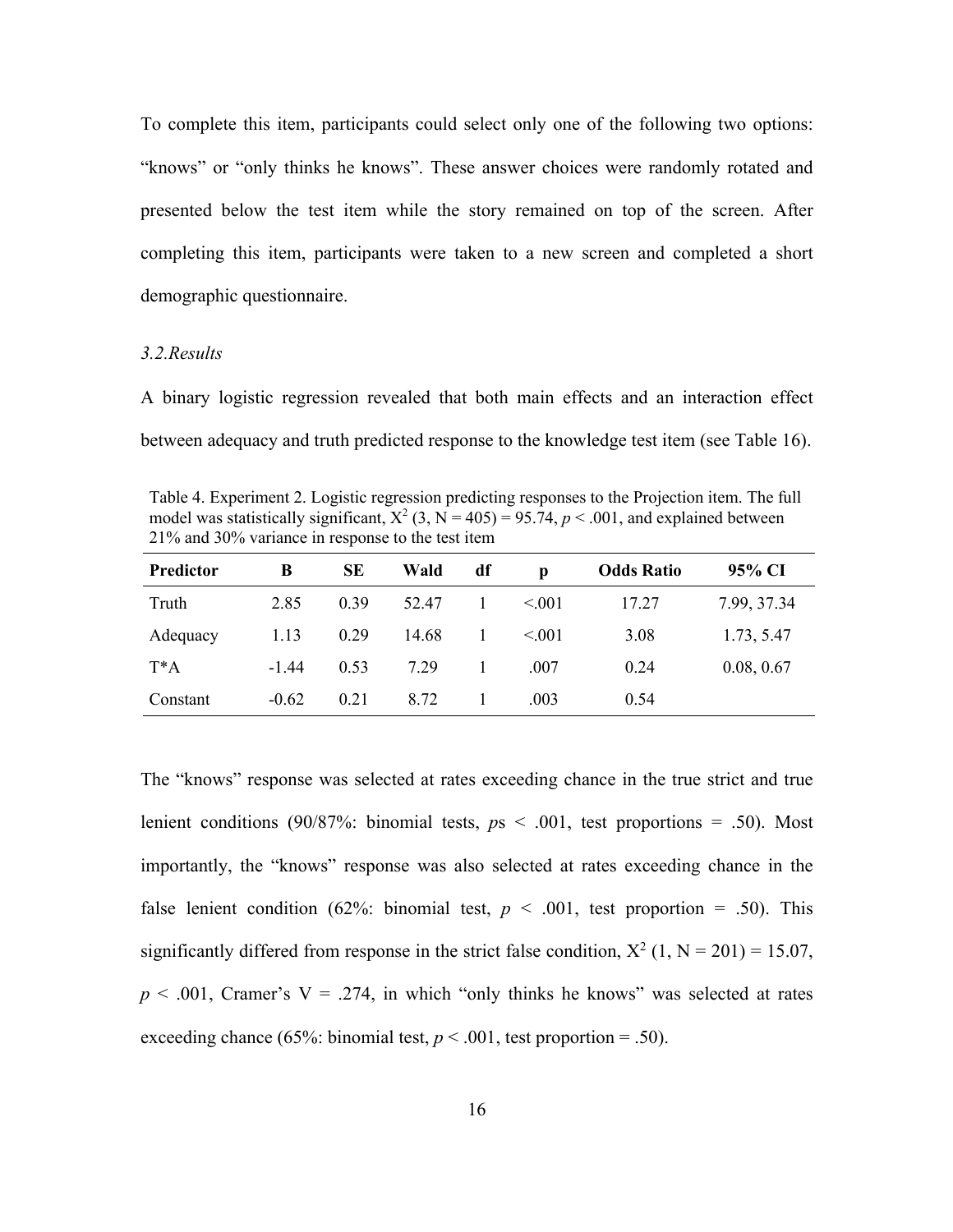#### *3.3.Discussion*

These results replicate the findings of experiment 1 using a different probing method designed to test an alternative explanation due to perspective-taking. The results undermine the alternative explanation and provide further support for the representational adequacy account. Participants again attributed knowledge of adequate approximate truths but denied it for inadequate approximate truths.

## **4. General Discussion**

Does knowledge require truth, or is it possible to know some falsehoods that are adequate for present purposes? According to the factivity account, knowledge requires truth, whereas according to the representational adequacy account, a false but practically adequate representation can suffice. We conducted two experiments to begin investigating which of these two accounts better fits the ordinary knowledge concept. We presented participants with simple, realistic scenarios and manipulated the truth and adequacy of an answer, so that the two competing accounts made clear and opposed predictions. Although both accounts predict that knowledge attribution will be affected by an answer's truth value, they disagree on the potential effect of an answer's practical adequacy. More specifically, whereas both accounts can agree that knowledge will be attributed for a true adequate answer, and both accounts can agree that knowledge will be denied for a false inadequate answer, the accounts disagree on whether knowledge will be attributed for a false adequate answer. The factivity account predicts that knowledge will not be attributed in such a case, whereas the representational adequacy account predicts that it will be.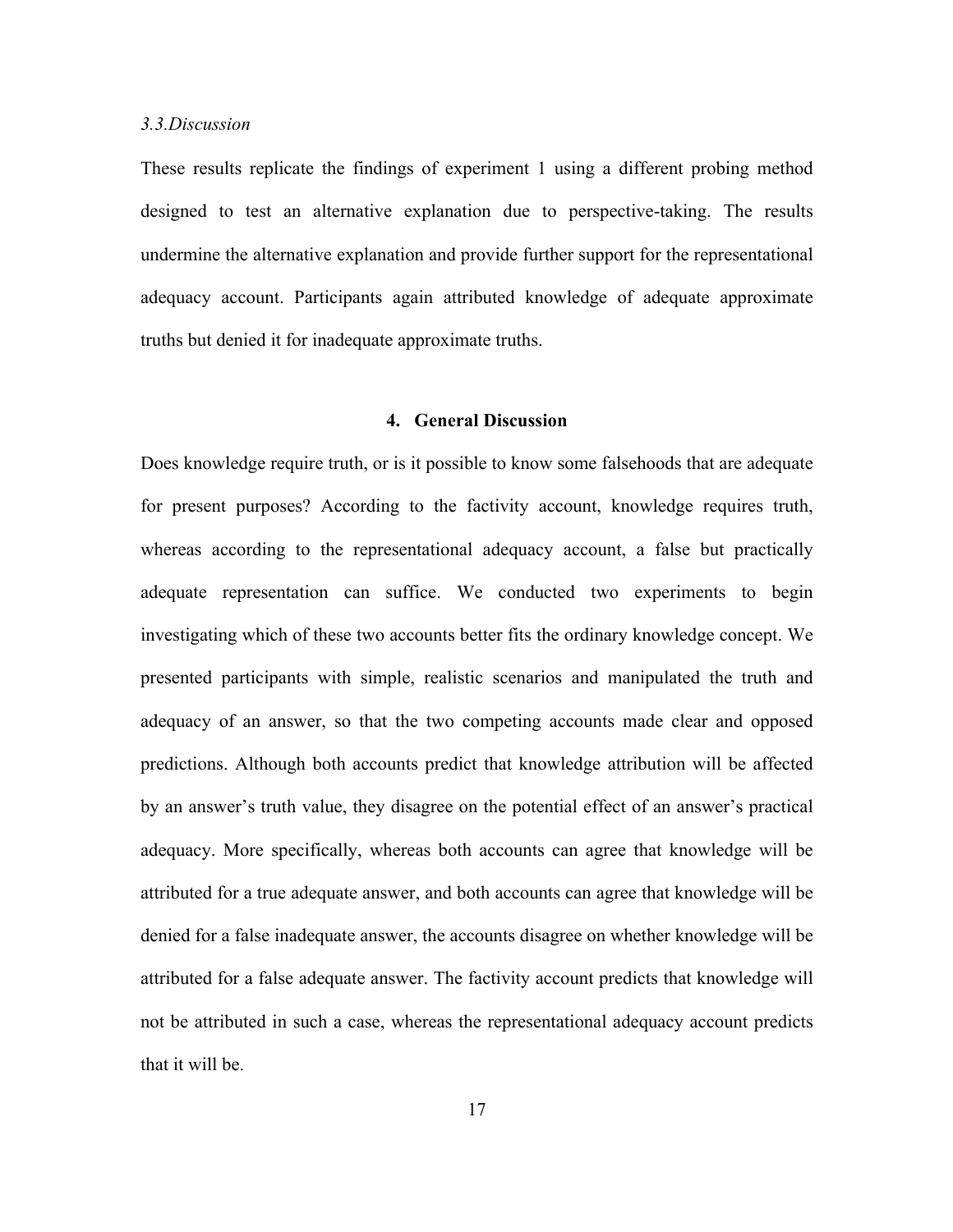The findings confirm this latter prediction, supporting the representational adequacy account. Across different narrative contexts, types of approximation, and adequacy conditions, participants agreed that some answers, although false, count as knowledge when they are adequate to accomplishing certain objectives, such as winning a prize, getting a job, or building a foundation (experiment 1). This finding is not explained by perspective-taking (experiment 2). Overall, then, our findings support the conclusion that it is conceptually possible for some false representations to qualify as knowledge.

The representational adequacy account links knowledge to pragmatic success and predicts that knowledge is possible when representations are adequate enough for practical purposes. If it is conceptually possible for false but practically adequate representations to count as knowledge, then we should expect this to be reflected in the knowledge attributions of competent language users, which is what we observed in the two experiments reported here. However, an alternative interpretation of the data is that the key findings were instead due to task demand. For example, one could propose that it is conceptually impossible to know false propositions, regardless of their practical adequacy, but participants in the relevant conditions were led to attribute false knowledge because the stimuli stipulated practically acceptable margins for error. Absent that stipulation, the alternative goes, participants would not have treated practical adequacy as relevant, at least not to the extent that it would sustain a knowledge attribution in the absence of truth.

This is an interesting possibility worth considering, and we think that existing findings render it unlikely. First, if task demand led participants to attribute knowledge in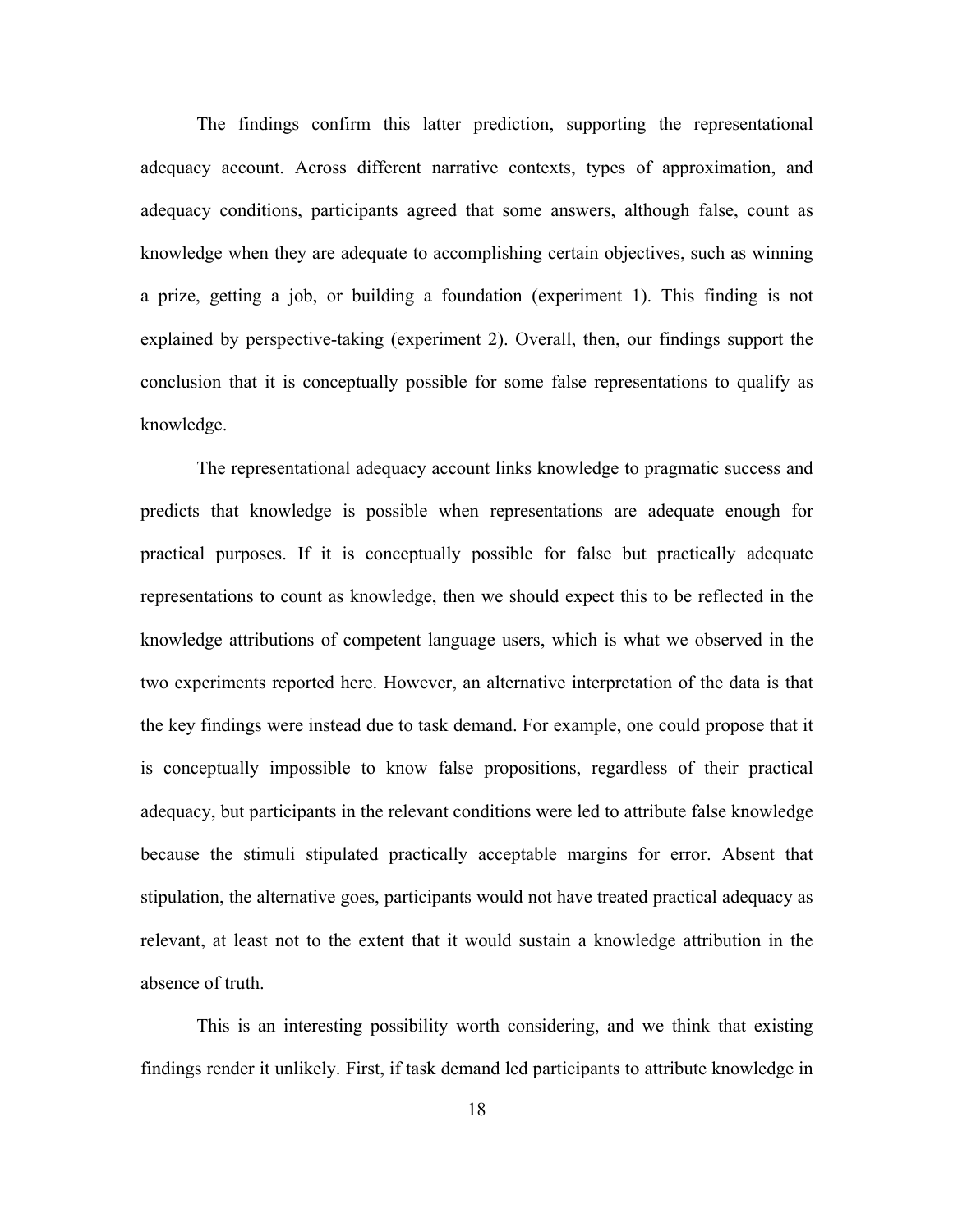this way, then presumably it would also lead them to evaluate the underlying propositions as true too. In other words, if participants are sensitive and accommodating regarding their knowledge attributions in this way, then they probably will do the same with their truth judgments. However, this is not what we observed. Instead, participants tended to attribute knowledge but deny truth. Second, prior research has found a strong connection between judgments about knowledge and judgments about how agents should act, even when the stimuli did not stipulate whether the underlying proposition was true, mention margins for error, or stipulate standards of practical adequacy (Turri, Buckwalter and Rose 2016; see also Turri and Buckwalter 2017). The representational adequacy hypothesis can explain these previous findings, whereas the task demand hypothesis cannot. Of course, it is theoretically possible that the task demand hypothesis is correct about the findings from the present studies, and the previous findings, which also suggest an important connection between knowledge and practice, are misleading for completely separate reasons. Further work would be required to vindicate this more complicated proposal. In the meantime, we submit that the representational adequacy account is theoretically preferable to the task demand hypothesis.

The present findings have theoretical significance by furthering our understanding of the conceptual connection between knowledge and truth. This theoretical advance is made more significant by the fact that knowledge attributions play several important roles in ordinary social cognition, including in predicting (Turri 2017) and evaluating (Turri 2016a; Turri, Friedman, and Keefner 2017) others' behavior. Many leading philosophers agree that knowledge requires truth (see the introduction for references). But there has been relatively little research examining the nature of the connection between knowledge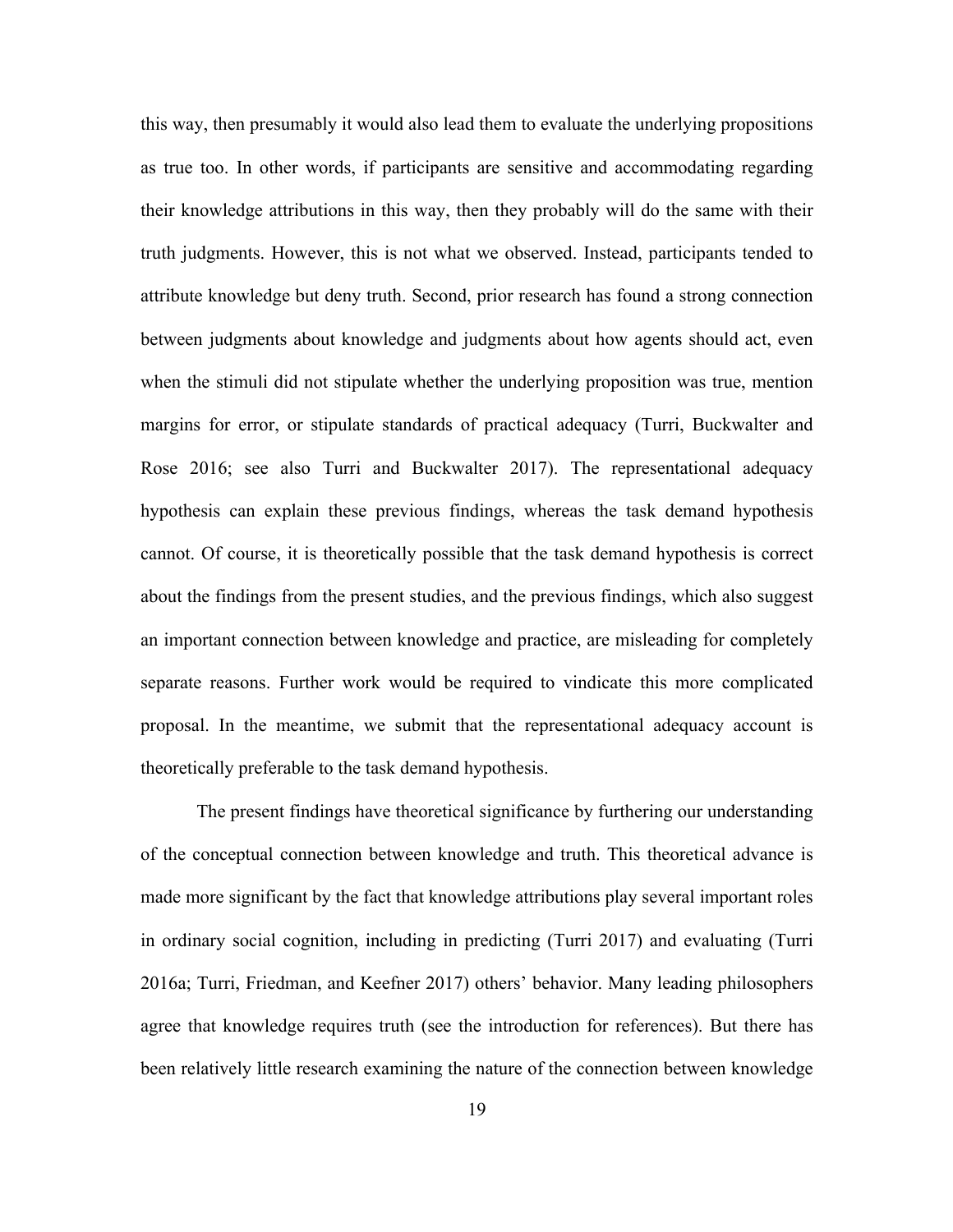and truth, especially whether approximately true representations can be known. In light of the present findings, it seems likely that approximations in scientific measurement, scholarly inquiry, and everyday decision making are often thought to qualify as knowledge.

Consistent with this, it is possible that truth is essential to the ordinary knowledge concept, in the following way. The ordinary knowledge concept might be a prototype concept (Rosch and Mervis 1975; Wittgenstein 1953). Instead of comprising a "checklist" of necessary and sufficient conditions (Fillmore 1975), the knowledge concept might summarize the central tendency of representations that constitute knowledge. This central tendency consists of a cluster of properties that prototypical knowledge has. Some of these properties matter more, are more central, to the category. An instance of knowledge similar to the prototype is typical but an instance dissimilar to the prototype is atypical, just as a sparrow is typical of birds but an ostrich is atypical. Suppose that prototypical knowledge is true, rather than merely approximately true. It follows that a merely adequate approximation cannot be typical in the fullest sense. More ambitiously, suppose that truth is a centrally important feature of the prototype, akin to flight for birds. It follows that a merely adequate approximation could always be viewed as atypical, which in turn could explain some of the intuitive motivation for the factivity account among philosophers.

This prototype hypothesis is arguably the most conservative interpretation of the data that rejects the factivity hypothesis. Additionally, it would also explain why we observed a significant difference in our studies between how participants judged adequate representations that were true compared to merely approximately true. Even though the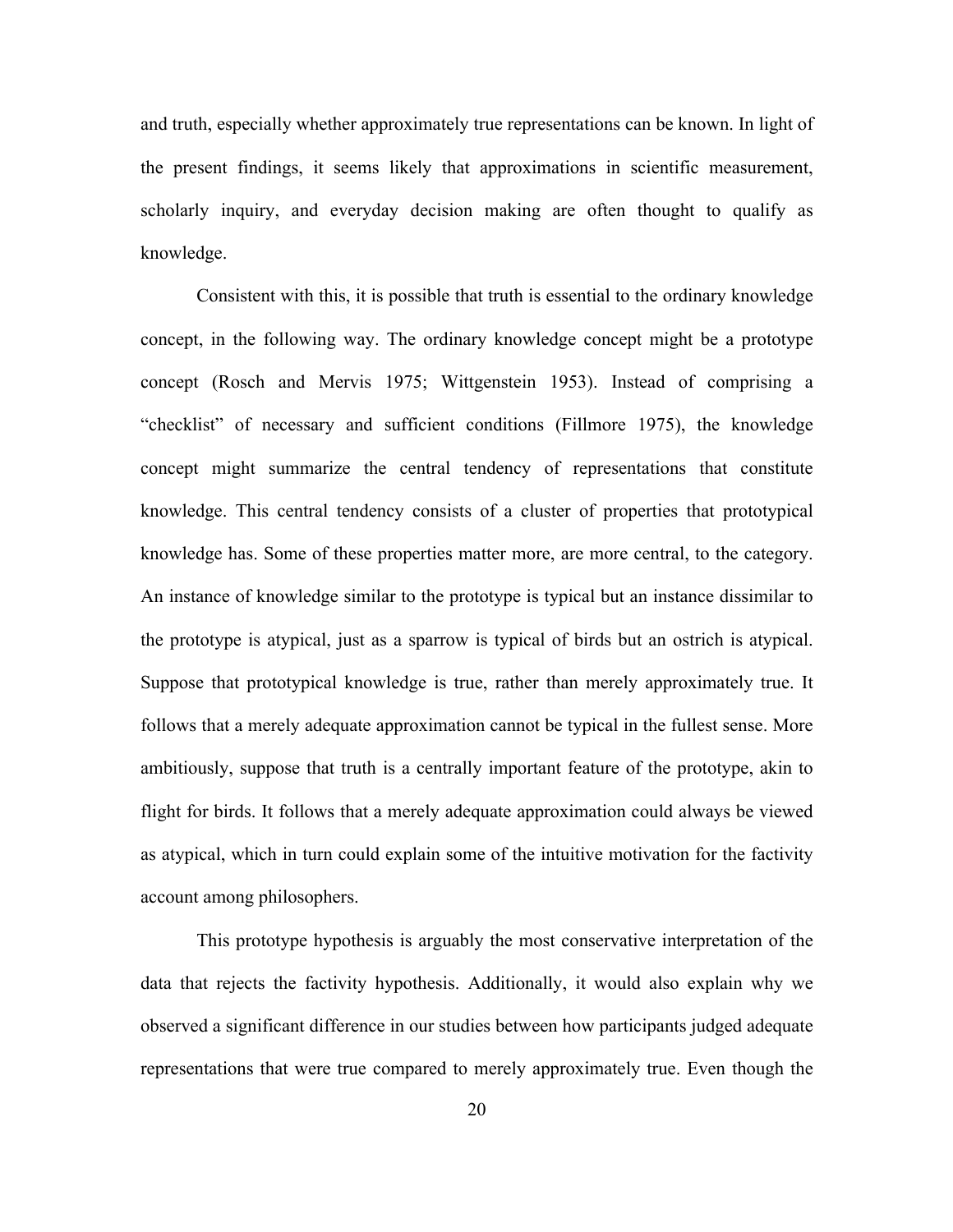central tendency was to attribute knowledge for both, people were more confident in this attribution for truths than for approximate truths, which is the pattern one would predict based on the prototype hypothesis. Future research could investigate further predictions of this hypothesis by testing, for example, whether knowledge attributions are reliably faster for true representations than for approximately true ones.

The findings may also have social and political significance. It is often said that we are living in a "post-truth" age in which personal interests shape what is believed to be true. We observed that participants were reliably willing to attribute knowledge for some approximate truths but not others. In particular, when the agent's answer was adequate for a salient practical purpose, participants tended to attribute knowledge, whereas they tended to deny knowledge when the answer was practically inadequate. This suggests a possible alternative mechanism underlying "post-truth" disagreements rooted in folk epistemology: it could be that disagreements are not caused by differences of opinion about what is true *per se*, but rather by differences of opinion about what is known, due to judgments about what is adequate. Future research is needed to test this hypothesis in greater detail.

Future research could also expand on the present results in several ways. For example, further research could study the specificity of approximate knowledge attribution. The current research demonstrates that an approximation can suffice for knowing the answer to a question, such as knowing the cost of a ticket. However, it would also be informative to learn whether participants attribute knowledge at similar rates for more specific representations, such as knowing the ticket costs a particular amount. Future research might also explore the integration of approximate knowledge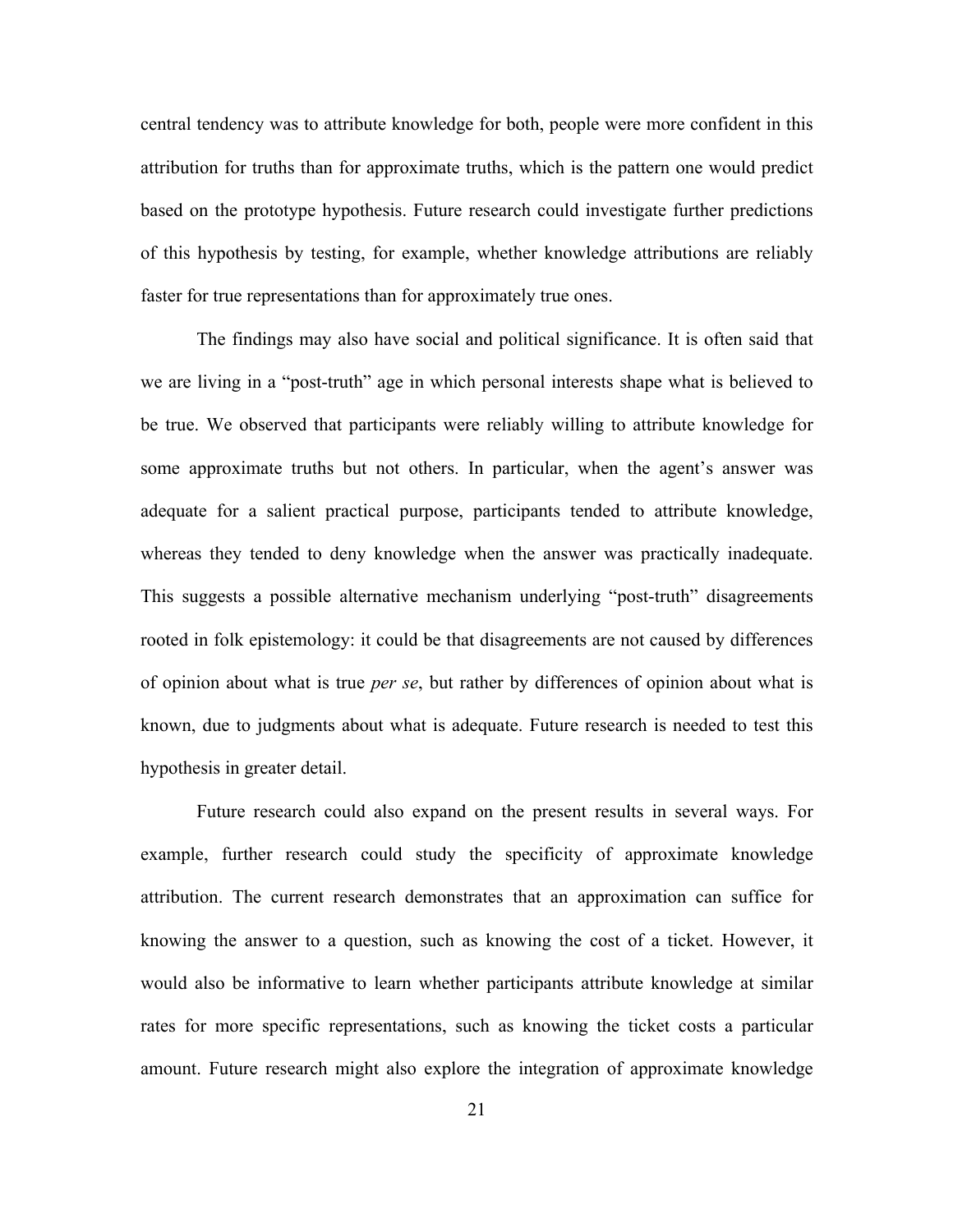with other kinds of representations, such as representations of belief. One possibility is that approximate knowledge is attributed when no corresponding belief is attributed, further contributing a more nuanced understanding of the conceptual connections between knowledge, truth, and belief.

In conclusion, we emphasize that our findings do not conclusively rule out the factivity account or definitively settle the matter in favor of the representational adequacy account. It is a live possibility that future research will yield results that undermine the provisional conclusions we arrived at here. We welcome and encourage such research, as it would help advance our collective understanding of the underlying issues. In the meantime, we submit that the conceptual connection between knowledge and truth is a topic worthy of serious attention from the research community. As noted in the introduction, the factivity account, despite being a widespread assumption with some support from previous studies, had not faced the strongest test of its mettle. The strongest test would not compare a strictly true answer to a false, practically inadequate answer that is very far from the truth. A much stronger test involves comparing a strictly true answer to a false but approximately true, practically adequate answer.

*Acknowledgments* — [[omitted at review stage]].

# **References**

Audi, Robert (1998), *Epistemology: A Contemporary Introduction to the Theory of Knowledge* (New York: Routledge).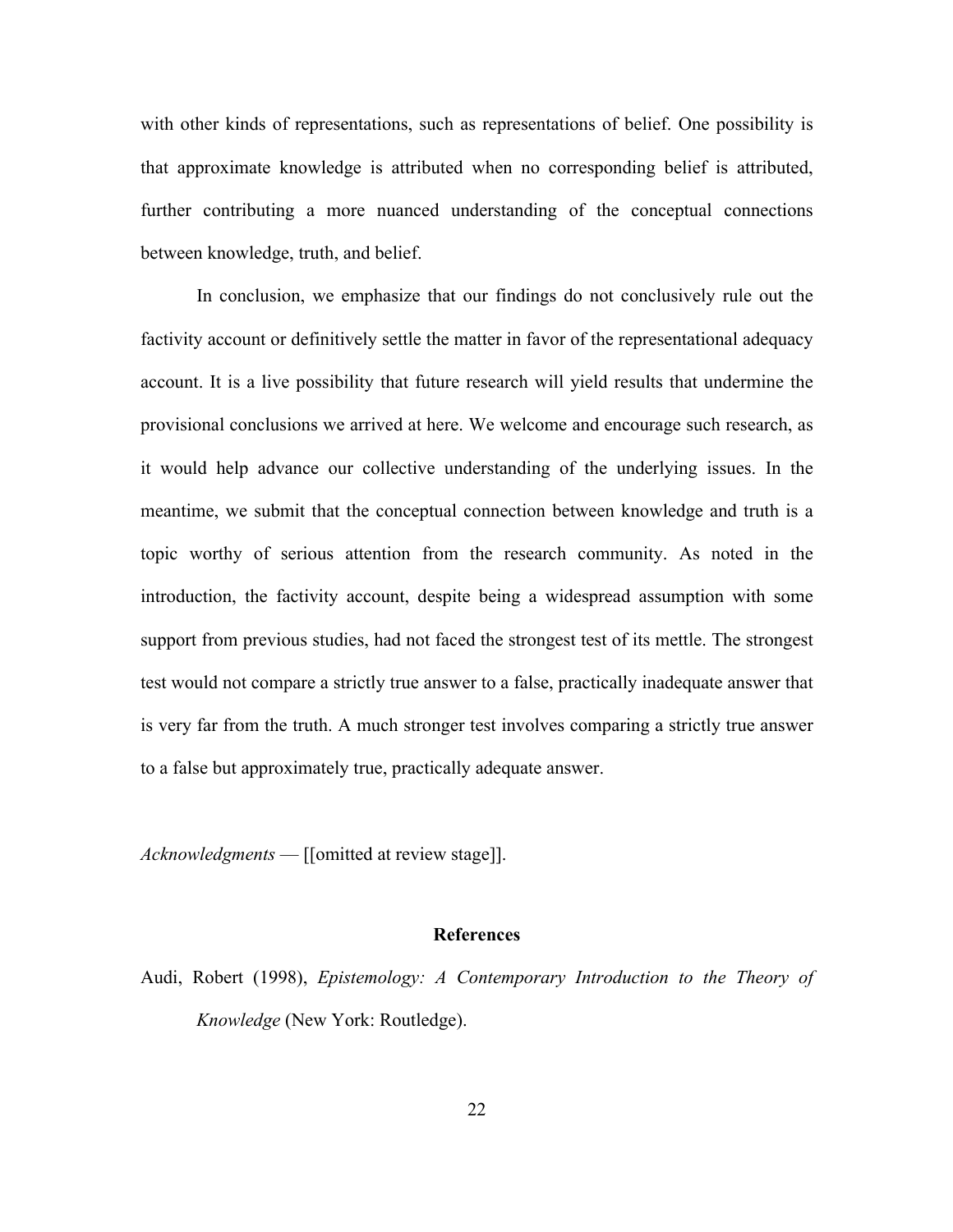- Blouw, Peter, Buckwalter, Wesley, and Turri, John (Forthcoming), 'Gettier Cases: A Taxonomy', in R. Borges, C. de Almeida, and P. Klein (eds.), *Explaining Knowledge: New Essays on the Gettier Problem* (Oxford: Oxford University Press).
- BonJour, Laurence (2002), *Epistemology: Classic Problems and Contemporary Responses* (New York: Rowman & Littlefield).
- Buckwalter, Wesley (2014), 'Factive Verbs and Protagonist Projection', *Episteme,* 11 (4), 391-409.
- Chisholm, Roderick (1989), *Theory of Knowledge* (Englewood Cliffs, New Jersey: Prentice Hall).
- Davidson, Donald (2001), *Subjective, Intersubjective, Objective* (Oxford: Clarendon Press).
- Fantl, Jeremy and McGrath, Matthew (2009), *Knowledge in an Uncertain World* (New York: Oxford University Press).
- Feldman, Richard (2003), *Epistemology* (Upper Saddle River, New Jersey: Prentice Hall).
- Fillmore, Charles J. (1975), 'An Alternative to Checklist Theories of Meaning', *1975*, 9.

Fumerton, Richard (2006), *Epistemology* (Malden, MA: Blackwell).

- Greco, J (2010), *Achieving Knowledge: A Virtue-Theoretic Account of Epistemic Normativity* (Cambridge: Cambridge University Press).
- Hauser, David J. and Schwarz, Norbert (2016), 'Attentive Turkers: Mturk Participants Perform Better on Online Attention Checks Than Do Subject Pool Participants', *Behavior Research Methods,* 48 (1), 400-07.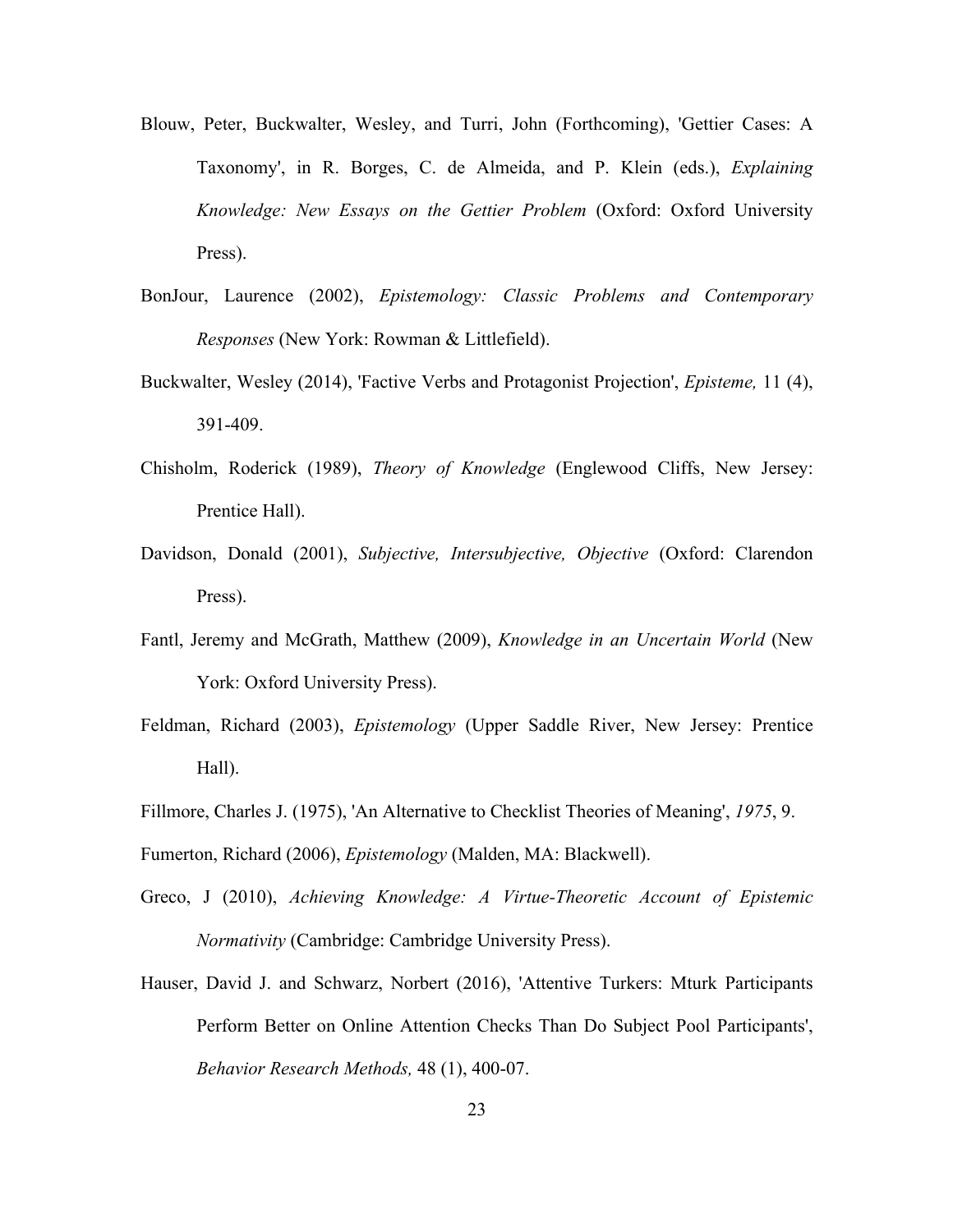Hawthorne, John (2004), *Knowledge and Lotteries* (Oxford: Oxford University Press).

- Hazlett, Allan (2010), 'The Myth of Factive Verbs', *Philosophy and Phenomenological Research,* 80 (3), 497-522.
- Mittal, Sparsh (2016), 'A Survey of Techniques for Approximate Computing', *ACM Comput. Surv.,* 48 (4), 1-33.
- Nagel, Jennifer, Juan, Valerie San, and Mar, Raymond A (2013), 'Lay Denial of Knowledge for Justified True Beliefs', *Cognition*, 1-10.
- NASA/JPLedu (2017), 'How Many Decimals of Pi Do We Really Need?', <https://www.jpl.nasa.gov/edu/news/2016/3/16/how-many-decimals-of-pi-do-wereally-need/>, accessed September 22, 2017.
- Pritchard, Duncan (2006), *What Is This Thing Called Knowledge?* (New York: Routledge).
- Rosch, Eleanor and Mervis, Carolyn B. (1975), 'Family Resemblances: Studies in the Internal Structure of Categories', *Cognitive Psychology,* 7 (4), 573-605.

Rose, David, et al. (2019), 'Nothing at Stake in Knowledge', *Noûs,* 53 (1), 224-47.

- Sandoval, William A., Greene, Jeffrey A., and Bråten, Ivar (2016), 'Understanding and Promoting Thinking About Knowledge:Origins, Issues, and Future Directions of Research on Epistemic Cognition', *Review of Research in Education,* 40 (1), 457- 96.
- Sartwell, Crispin (1992), 'Why Knowledge Is Merely True Belief', *The Journal of Philosophy,* 89 (4), 167-80.
- Sosa, Ernest (1991), *Knowledge in Perspective* (Cambridge: Cambridge University Press).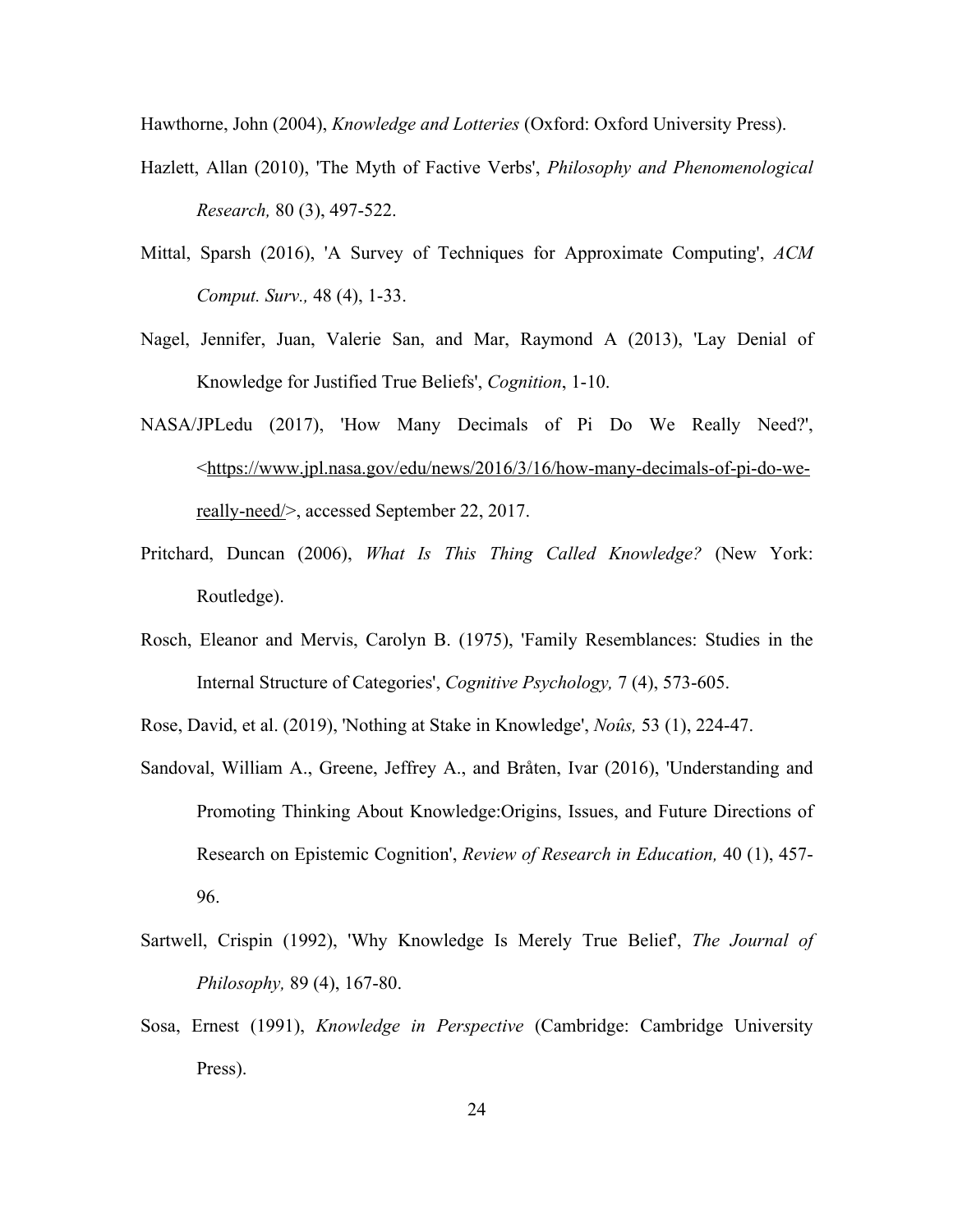- Starmans, Christina and Friedman, Ori (2012), 'The Folk Conception of Knowledge', *Cognition,* 124 (3), 272-83.
- Turri, J, Friedman, O, and Keefner, A (2017), 'Knowledge Central: A Central Role for Knowledge Attributions in Social Evaluations', *Q J Exp Psychol (Hove),* 70 (3), 504-15.
- Turri, John (2011), 'Mythology of the Factive', *Logos & Episteme,* 2 (1), 143-52.
- Turri, John (2013a), 'The Test of Truth: An Experimental Investigation of the Norm of Assertion', *Cognition,* 129 (2), 279-91.
- Turri, John (2013b), 'A Conspicuous Art: Putting Gettier to the Test', *Philosophers' Imprint,* 13 (10), 1-16.
- Turri, John (2014), 'The Problem of Esee Knowledge', *Ergo,* 1 (4), 101-27.
- Turri, John (2016a), *Knowledge and the Norm of Assertion: An Essay in Philosophical Science* (Cambridge, UK: Open Book Publishers).
- Turri, John (2016b), 'The Radicalism of Truth-Insensitive Epistemology: Truth's Profound Effect on the Evaluation of Belief', *Philosophy and Phenomenological Research,* 93 (2), 348-67.
- Turri, John (2016c), 'A New Paradigm for Epistemology from Reliabilism to Abilism', *Ergo, an Open Access Journal of Philosophy,* 3.
- Turri, John (2017), 'Knowledge Attributions and Behavioral Predictions', *Cognitive Science,* 41 (8), 2253-61.
- Turri, John (2018), 'Revisiting Norms of Assertion', *Cognition*, *177*, 8–11. http://doi.org/10.1016/j.cognition.2018.03.023